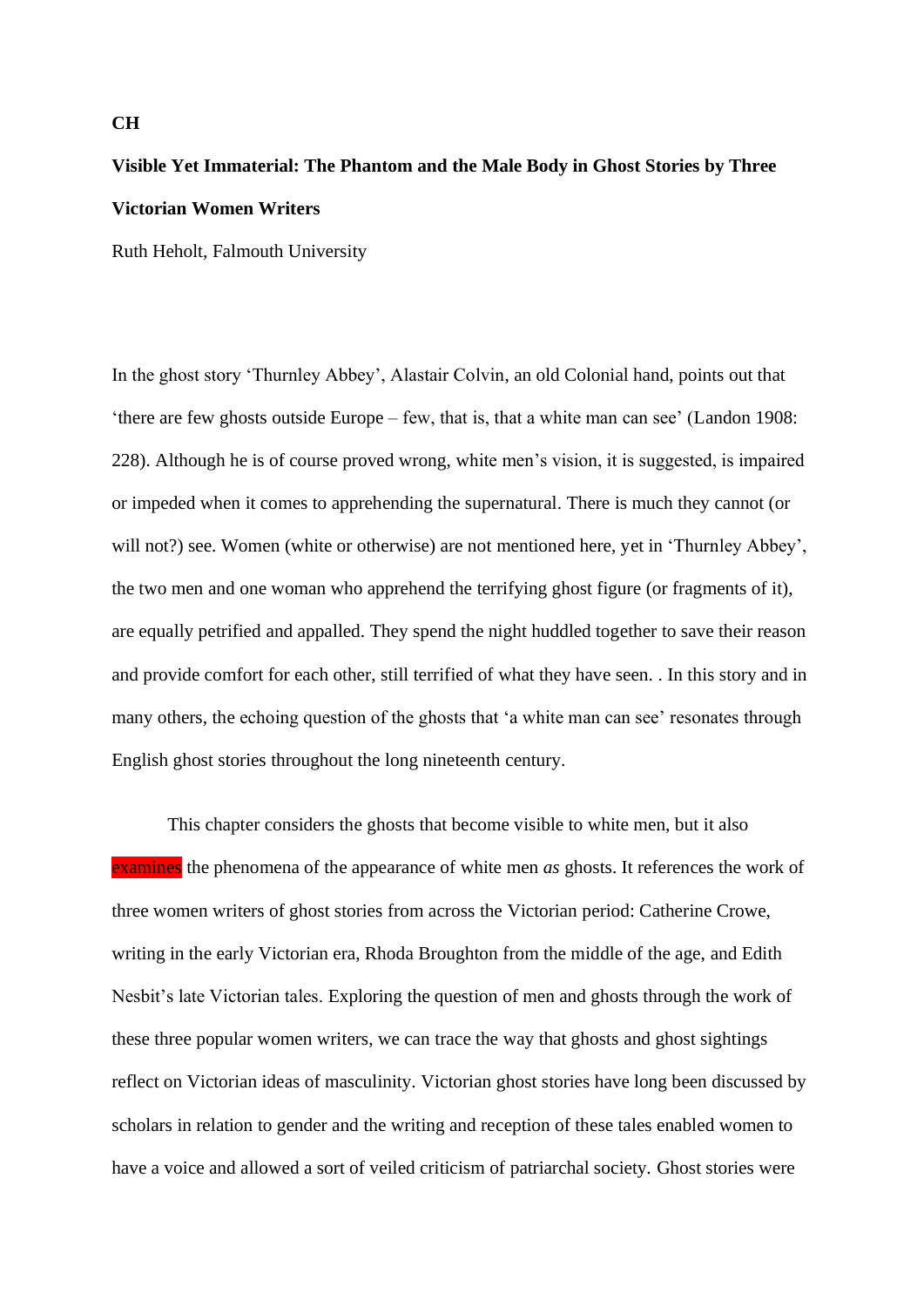written by both sexes, however, some of the most successful, radical and progressive were written by women. For many women the act of writing ghost stories was liberating. Diana Wallace states that

> **EXT** [t]he ghost story as a form has allowed women writers special kinds of freedom, not merely to include the fantastic and supernatural, but also to offer critiques of male power and sexuality which are often more radical than those in more realistic genres (Wallace 2004: 57)

Indeed, critical attention has, to date, focused on the female ghost in Victorian ghost stories as echoing the social and domestic position of the Victorian woman who was 'above all the ghost in the noontide, an anomalous spirit on display at the center of Victorian materialism and progress' (Dickerson 1996: 11). However there has been virtually no critical consideration of the male ghost figure. Whilst the ghost body of a woman who is ephemeral and transparent may be less troubling to contemporary Western conceptualisations of gender, in the Victorian period the ghostly body of the white male phantom presented an anomaly that is yet to be explored.<sup>1</sup>

Victorian moral doctrine advocated the principle of 'a healthy mind and a healthy body' and presented an idealised form of masculinity, which emphasised physical power and mental control (Hall 1994: 116),. The male phantasmal bodies in many ghost stories however, visibly display the direct antithesis to this ideal. Cyndy Hendershott in *The Animal Within: Masculinity and the Gothic* contends that '[s]table gender identity is predicated on the stability of the body itself' and the ghost-body must be the most unstable of all (Hendershott 1998: 9). These phantom bodies take up no space, they have no corporeality or materiality and yet they are present and visible, open to scrutiny and often literally transparent These immaterial bodies are left being *only* body: barely there, most often reactive and compelled to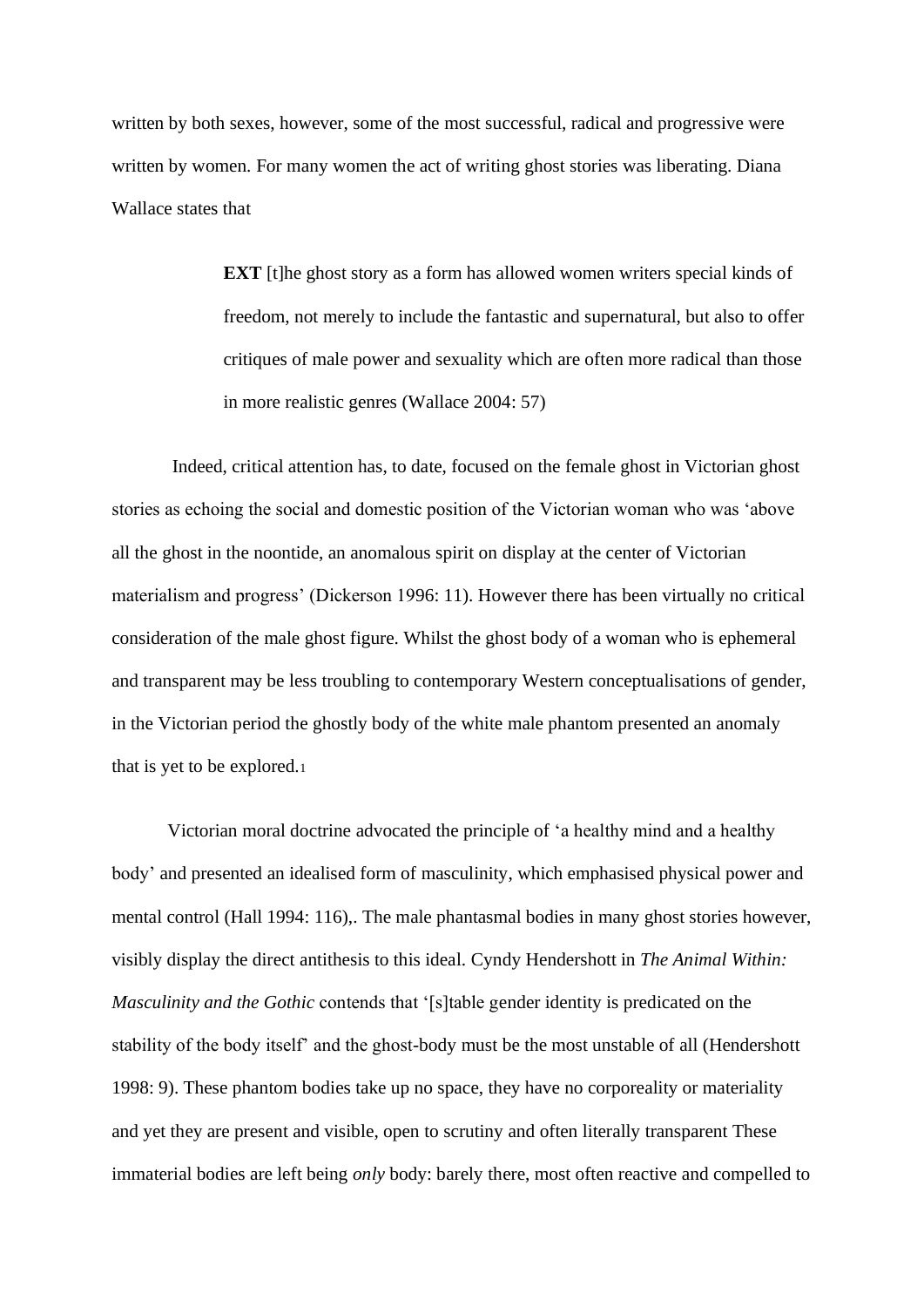act; they radiate need. Yet while these ephemeral figures emphasise the weakness of the male body, there is another aspect to the male ghost, where it may be that it is the iron will of the dead man which is expressed in the manifestation of his phantom body. Thus, conversely, the male ghost body could be seen as the epitome of the 'mind/body' dichotomy, whereby the spirit (mind) revives and re-animates the memory of the fleshly body in order to intervene in the material world.

This chapter traces three positions in relation to female authored Victorian ghost stories: men seeing ghosts and their affective reaction to these experiences; the male phantom as an emasculated figure, immaterial and needy, and finally the male ghost as exuding a more manly version of active, determined masculinity. I will argue that the male ghost body signifies very differently to that of female ghosts and while on the one hand it can present a disempowered, disembodied state for men, particularly in later texts it can also point to the possibility of the survival of the masculine will from beyond the grave proving that the mind can truly transcend the body. Throughout the discussion of men and ghosts there are paradoxes, complications and questions that sometimes require more than one answer, yet it is a discussion that I believe bears fruit. At a time of flux and ambiguity for the signification of the white male body, of all Victorian male bodies, the upper-class white male ghost body is arguably the most paradoxical. Within the literature of the time these bodies are always and inevitably disturbing and contentious, bringing uncertainty to hegemonic, naturalised notions of Victorian masculinity.

## **Women's Ghost Stories and the Ghosts of the Marginal**

The Victorian period was the 'golden age' of the ghost story and Cox and Gilbert contend that '[g]host stories were something at which the Victorians excelled' (Cox and Gilbert 1991: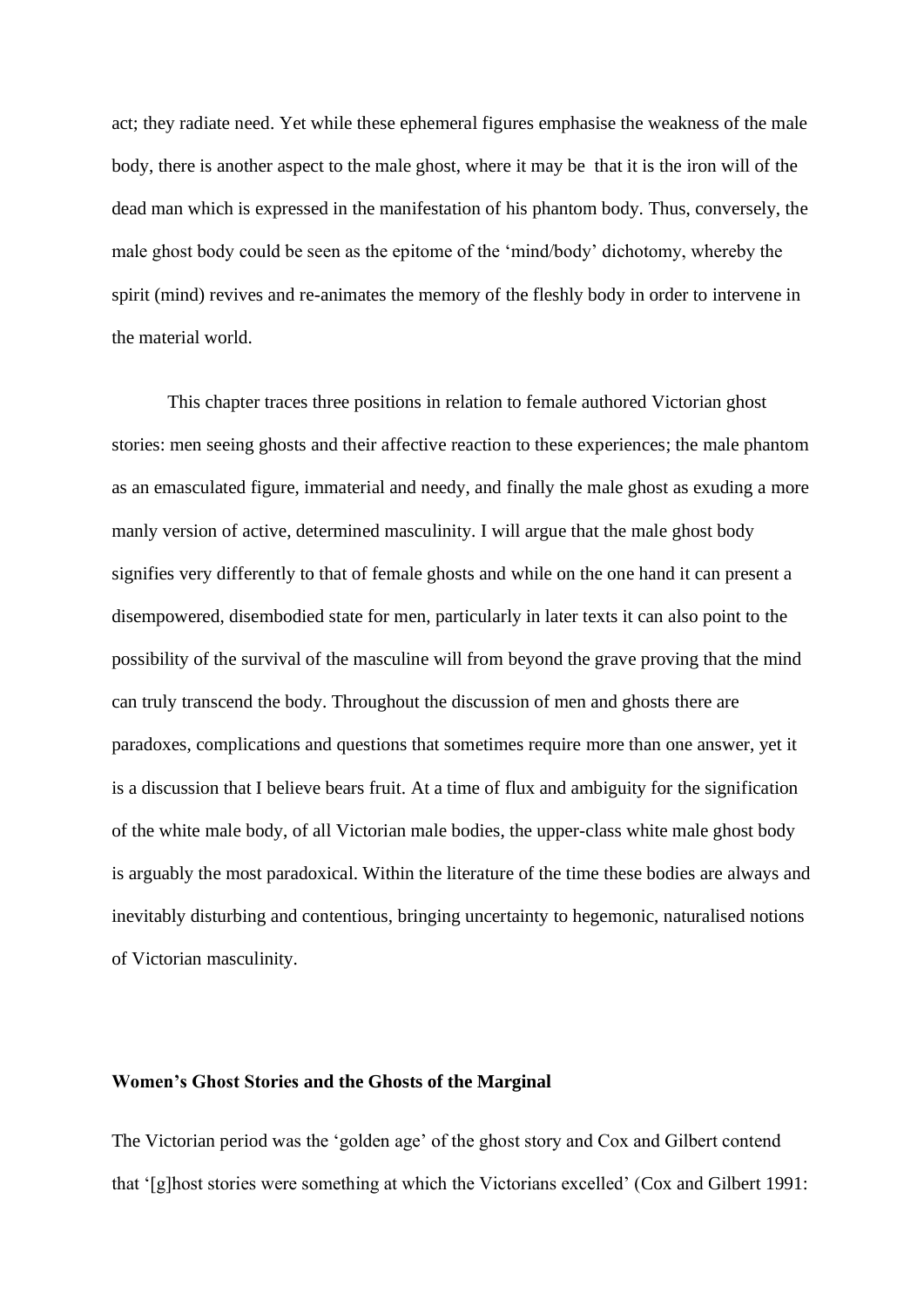x). The mid-to-late nineteenth century saw the rise of the literary ghost story and these tales became 'as typically part of the cultural and literary fabric of the age as imperial confidence or the novel of social realism' (Ibid. p. x). Over the years critics have discussed and argued about the changes in the representations of ghosts over the Victorian period. However, all agree that ghosts bring into question gender expectations, and the literary ghost story was a space where gender conventions were disturbed.

In the early Victorian period one of the most famous authors of ghost tales was Catherine Crowe. Published just before the advent of Spiritualism, Crowe's influential text *The Night Side of Nature: of Ghosts and Ghost Seers* (1848), is a collection of 'real' ghost tales: reports garnered from people's first-hand experience of the supernatural. These encounters with the unexplained were imparted to her through conversations, letters, and anecdotes, and have a strong connection with earlier oral traditions associated with tales of the supernatural. *The Night-Side of Nature* was intended as testimony to people's true experiences of ghosts and was to be presented as evidence to the scientific community. Crowe believed in ghosts and she felt strongly that science and scientific men were arrogant about this matter, perpetuating ignorance through their persistent refusal to investigate the supernatural. Indeed Crowe says that it is often 'the "weak and foolish" . . . women and unscientific persons' who apprehend and investigate paranormal phenomenon as they are more intuitive and open minded (Crowe [1848] 2000: 138). Crowe was not quite a feminist as we might understand it today, however, she had a keen eye for injustice and was certainly not to be silenced when it came to women's educational rights, generally advocating a more respectful appreciation of the more 'feminine' virtues of intuition and insight.<sup>2</sup> Crowe was a pioneering figure in many ways and Nicholas Freeman contends that *The Night-Side of Nature* 'was to prove inspirational for many writers of ghost stories as the nineteenth century progressed' (Freeman 2014: 188).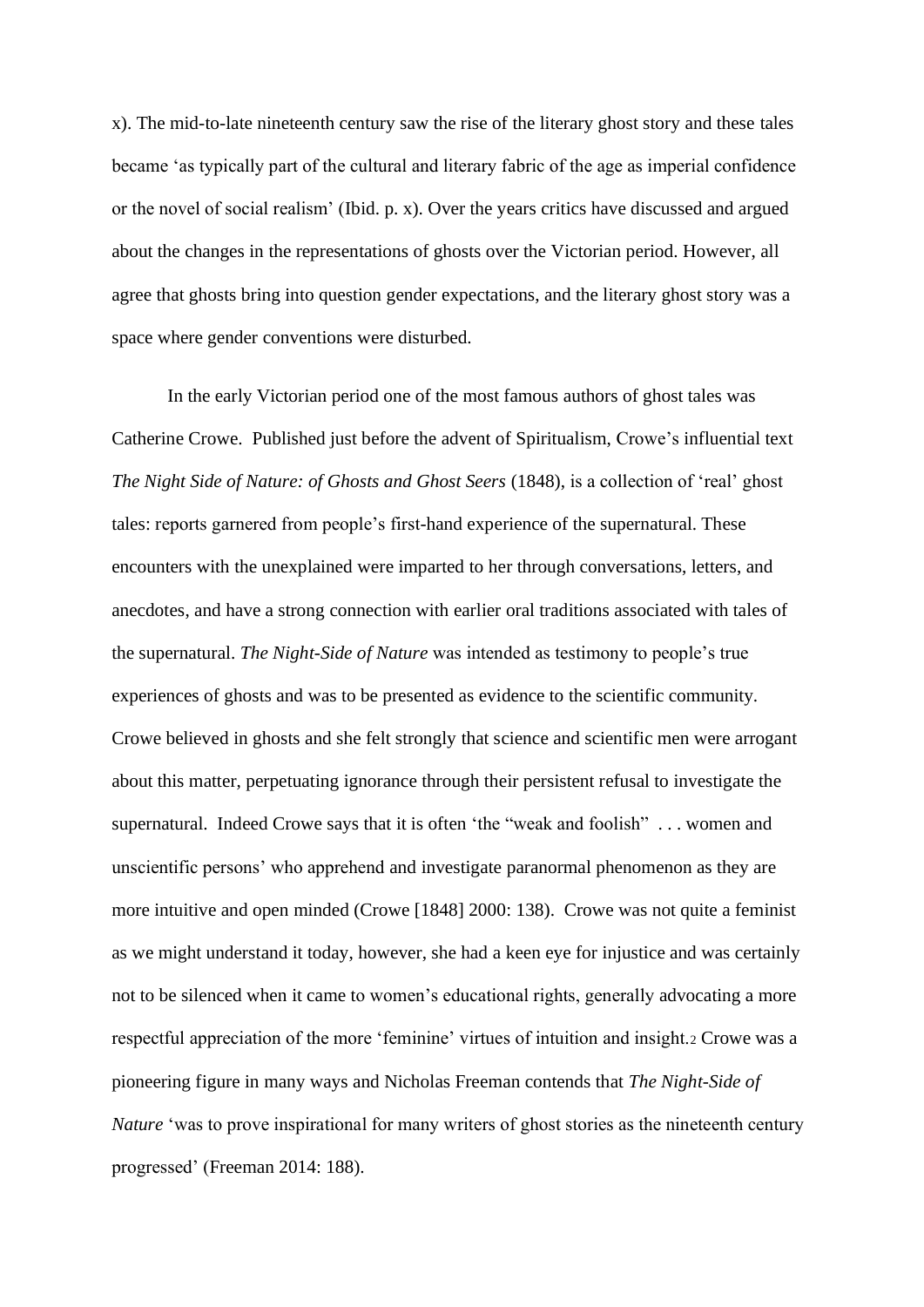The second author this chapter will consider, Rhoda Broughton, wrote ghost stories as well as very popular sensation fiction. She too was an advocate for women's education, and perhaps unsurprisingly as she is writing in the mid rather than the early Victorian period (*Twilight Stories* was published in the 1870s), she is more radical in her outlook on gender than Crowe. Indeed, Tamar Heller argues that her work 'anticipates the more explicitly feminist fiction of the 1890s' and cites her 'association with rebellious femininity' (Heller 2011: 283; 290). Heller is speaking particularly about Broughton's sensation fiction, but Emma Liggins suggests that her tales of the supernatural allowed other freedoms, contending that, 'Broughton's ghost stories … allowed her to comment on taboo subjects such as female sexuality and women's attitudes to money' (Liggins 2009: vi). As a popular ghost story writer her tales are ostensibly fictional, but as Joellen Masters contends, 'Broughton wrote her "nasty" little stories within a cultural *milieu* driven to chronicle, to record, and to prove the existence of an afterlife' (Masters 2015: 224). Additionally, Masters quotes a letter from Broughton written on October 9, 1872 that claims that the ghost story considered in this chapter, 'Poor Pretty Bobby,' is 'founded on fact' (Ibid. p. 229), echoing the folkloric, oral tale telling evident in Crowe's work.

Liggins says that Broughton's work 'set a trend for other women writers like [Edith] Nesbit' and Nesbit is the third author of supernatural tales considered here (Liggins 2009: iii). Nesbit's feminist credentials are not quite fully formed, for example she was against women's suffrage (Briggs 1987: 335). However, she was acutely aware of the gender politics of her day and Nicholas Freeman calls her 'a politically radical "new woman"' (Freeman 2012: 101). In her own life Nesbit had, as Julia Briggs asserts, 'enjoyed the benefits of independence, both financial and sexual' (Briggs 1987: 335). Victoria Margree argues that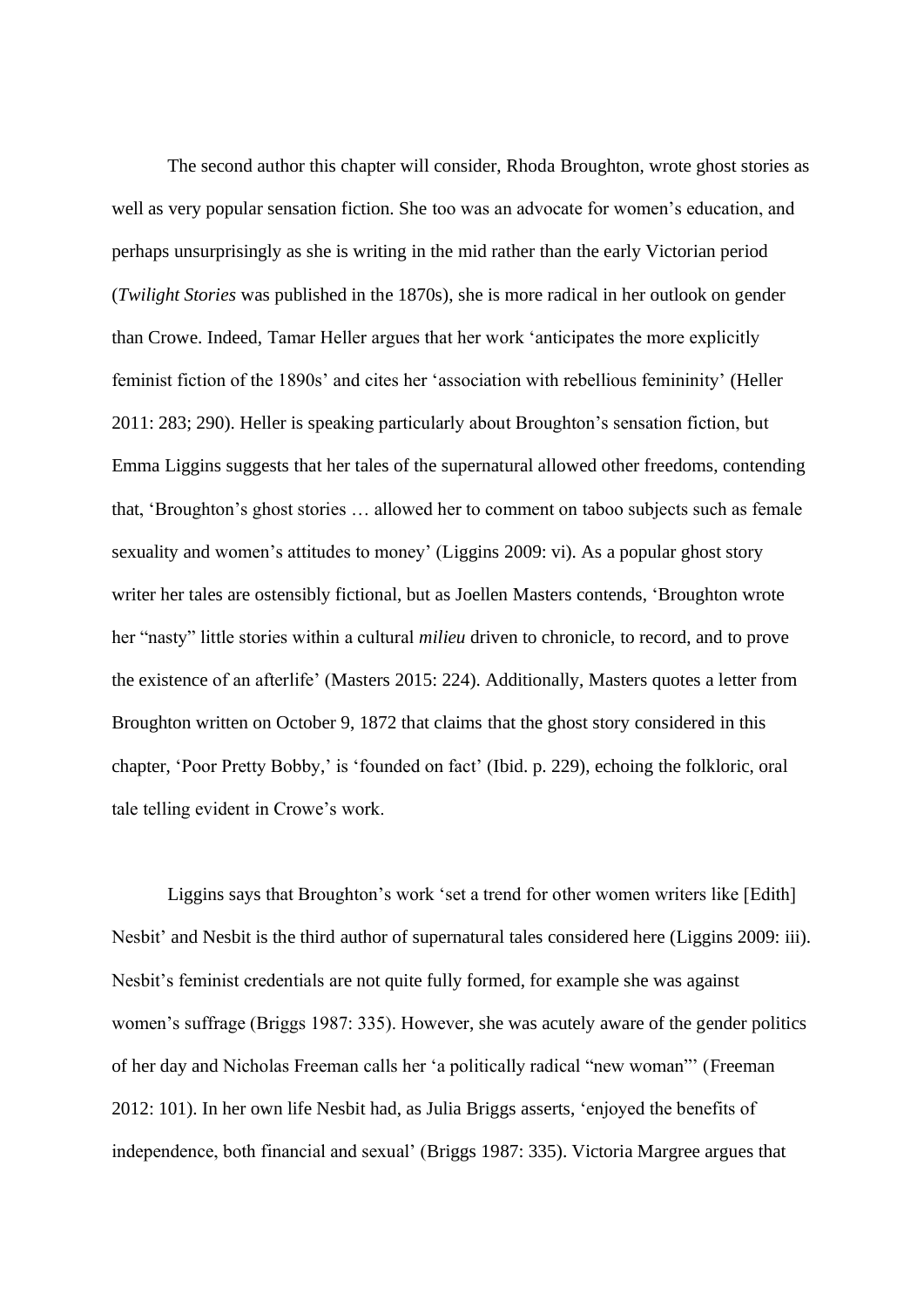although Nesbit was ambivalent towards feminism: 'a feminist orientation is in evidence more widely in her works of supernatural short fiction. A preoccupation with gender is discernible in several stories that offer distinct gender critiques' (Magree 2014: 246). Writing in the late nineteenth century, she was a member of the Occult group the Hermetic Order of the Golden Dawn and was known to attend meetings of the Society for Psychic Research (Briggs 1987: 63). Nesbit was very superstitious and believed in ghosts (Briggs 1987: 173; 336). Although Victorian ghost stories were usually fictional stories, throughout the genre there is a strain of 'real' ghost tales present in the period that saw the foundation of Spiritualism (circa 1848) and the establishment of the Society for Psychical Research in 1882. Andrew Smith asserts that 'it is important to distinguish ... between stories about ghosts and the literary ghost story' (Smith 2010: 3) and we have both sorts in Crowe's, Broughton's and Nesbit's tales. However, it is the suggestion of the 'truth' of the ghost stories that echoes the widespread belief in the supernatural apparent in the Victorian period. This belief resonates through all these women's ghost stories adding a frisson of the real to the gender politics they present.

It is not just ghost stories that offered women a space in which to critique and question the society they lived in, interestingly the ghost figure itself is argued as being the site of radical critique. Those of us familiar with Victorian ghost stories recognise that very many ghost figures signify the 'Other' and most scholarly work about Victorian ghosts examines the phenomena of female ghosts. Yet far from viewing the female ghost as a mere extension of the repressive expectations placed on Victorian women, this phantom body is seen as liberated from the material expectations and conventions of the age. Indeed, Vanessa Dickerson contends that the appearance of the female ghost, as a central feature in Victorian tales, allowed for some visibility, agency and physical presence for women. She says 'the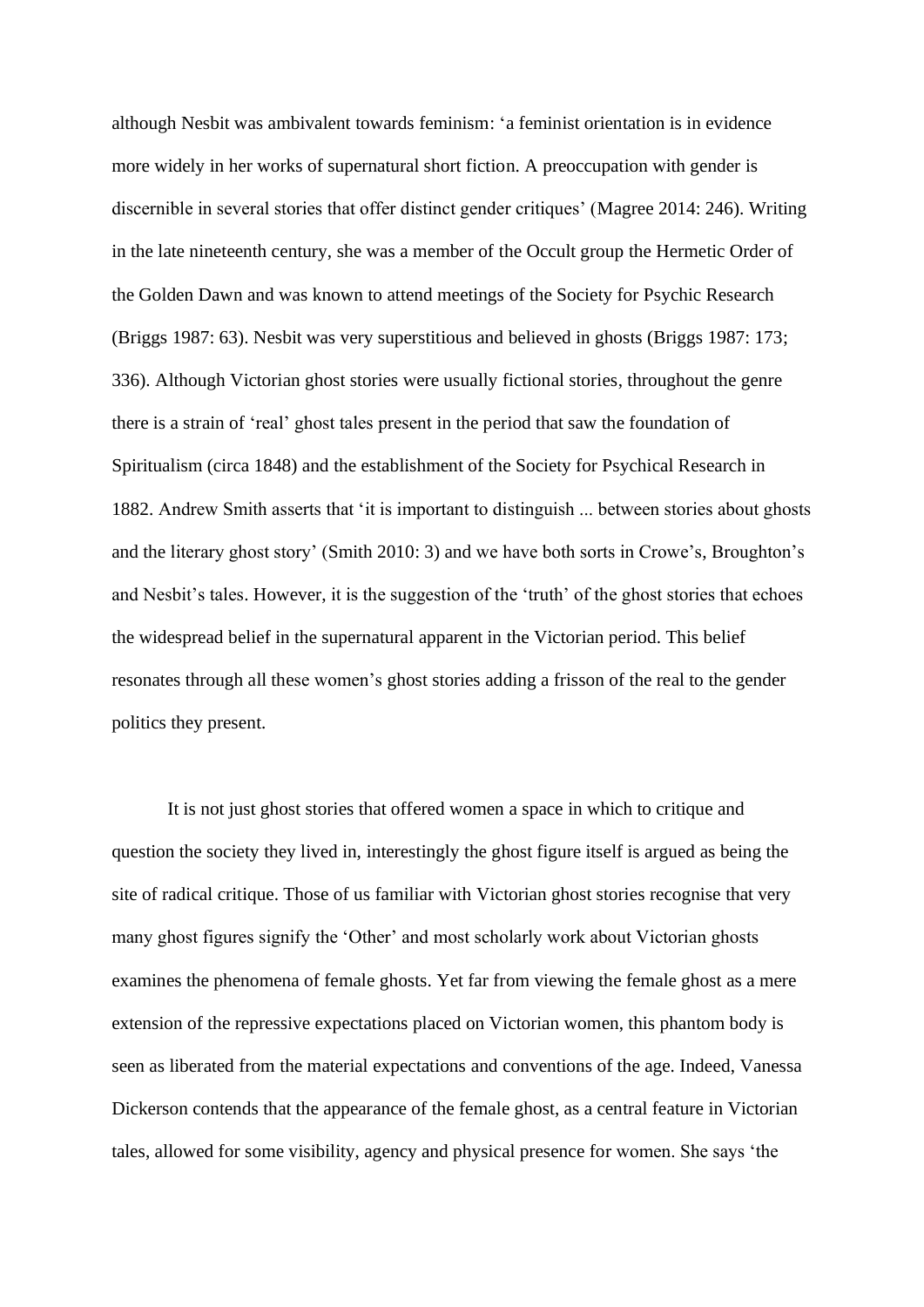ghost corresponded … particularly to the Victorian woman's visibility and invisibility, her power and powerlessness, the contradictions, and extremes that shaped female culture (Dickerson 1997: 5). Ghosts, she argues, are like Victorian women whose position was 'ambiguous, marginal, ghostly' (Ibid. p. 5). Figurations of ghosts and hauntings can bring to light that which has been obscured, forgotten or hidden. More than this, the ghost as a marginalised figure itself can bring to the fore the *presence* of the disavowed. The ghosts of those who are marginalised force notice onto themselves and will not be ignored.

However, while the ghost figure may be liberating for those who have historically been marginalised, for the men that witness them, ghost-seeing is not such a positive thing. That many male ghost-seers are affected in a way that is detrimental to certain notions of masculinity has long been documented. In the introduction to *The Virago Book of Victorian Ghost Stories* Jennifer Uglow notes 'how the experience of seeing a ghost pushes men into conventional female roles: timid, nervous and helpless' (Uglow 1992: xvii). The experience of seeing a ghost can un-man even the most masculine of men, introducing elements of doubt into the world-view of those who are vigorous, rational, materialistically inclined. Catherine Crowe details the case of two soldiers in a military hospital. Corporal Q is being treated for an ulcerated leg and in the neighbouring bed, Private W has consumption. In his testimony Private W recounts:

**EXT** <sup>'</sup>I was lying awake' said he, 'last Tuesday night, when I saw someone sitting on Corporal Q's bed. There was so little light in the ward that I could not make out who it was, and the figure looked so strange that I got alarmed, and felt quite sick. I called out to Corporal Q that there was somebody sitting upon his bed, and then the figure got up; and as I did not know but it might be coming to me, I got so much alarmed,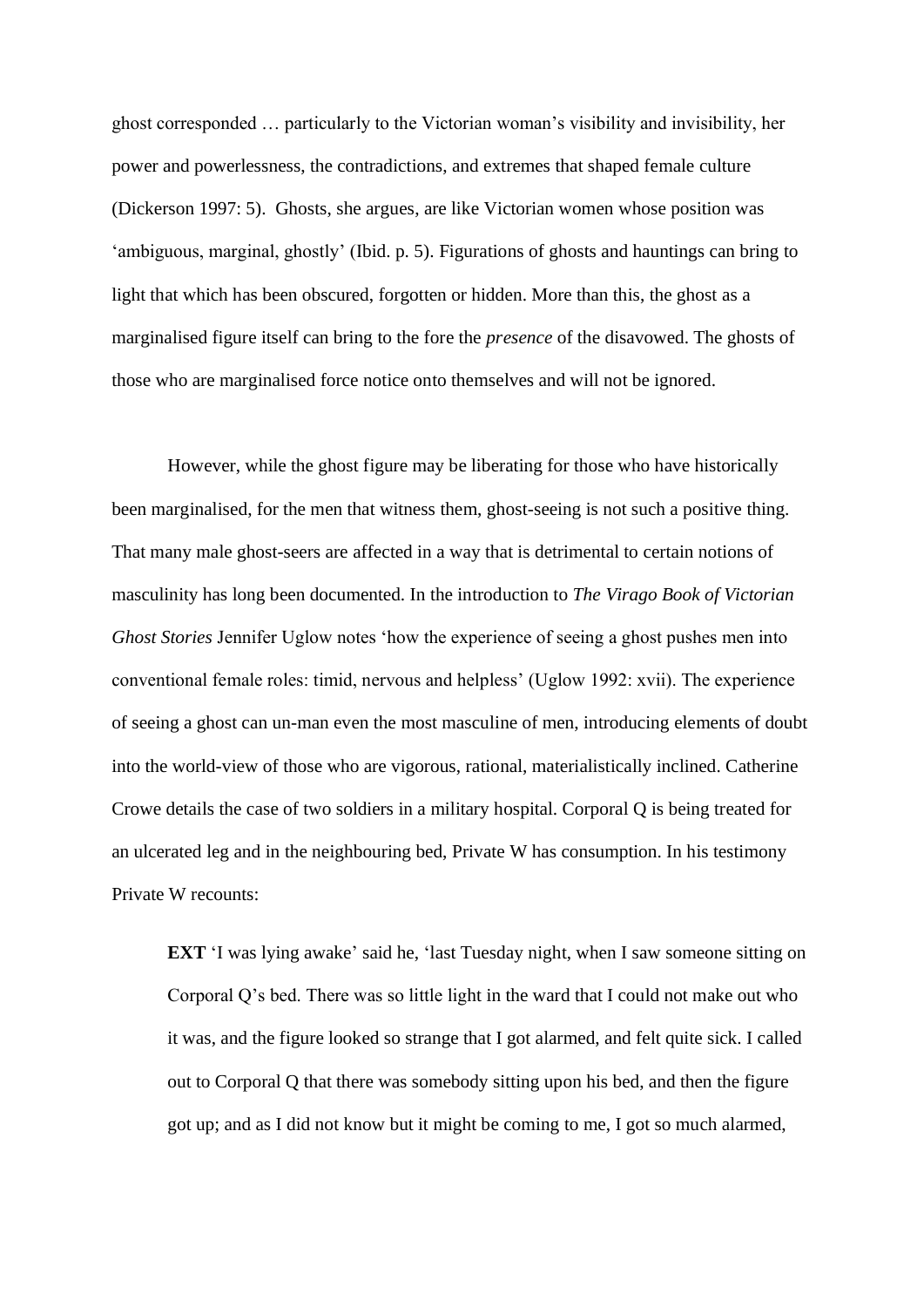that being but weakly' (this was the consumptive man), 'I fell back, and I believe I fainted away'. (Crowe [1848] 2000: 215)

Private W has a bodily reaction to the apparition. The ghost is of the deceased wife of a colleague of theirs who desires Corporal Q to write something to her husband. Corporal Q has a similar reaction to the visitation from the ghost. He tells his superior officer who then questions him:

**EXT** [a]fter a while, she came towards me again; and while my eyes were upon her, she somehow disappeared from my sight altogether, and I was left alone.

It was then that I felt faint-like, and a cold sweat broke out over me. (Ibid. p. 214)

The reaction of both military men is physical: weakness, sickness, cold sweats and faintness. Both men feel the encounter strongly and it disturbs them deeply. They are in hospital, already in a position of dependency and vulnerability; these men themselves are not physically healthy but Crowe emphasises that they were 'both men of good character, and neither of them suffering from any disorder affecting the brain' (Ibid. p. 213). Yet they are undeniably in a powerless, physically fragile state and the ghost-sighting weakens them further. Frank Barrett contends that historically, '[m]ilitaries around the world have defined the soldier as an embodiment of traditional male sex role behaviours', for these men however, there is not possibility of a 'manly' soldier's reaction (Barrett 2008: 77). Ghost seeing has affected their bodies and turned them into fainting, sweating wrecks. Both men are questioned by their superior officer, they attest to the truth of the experience and he notes that 'six months afterward, on being interrogated, their evidence and their conviction were as clear as at first' (Crowe [1848] 2000: 215).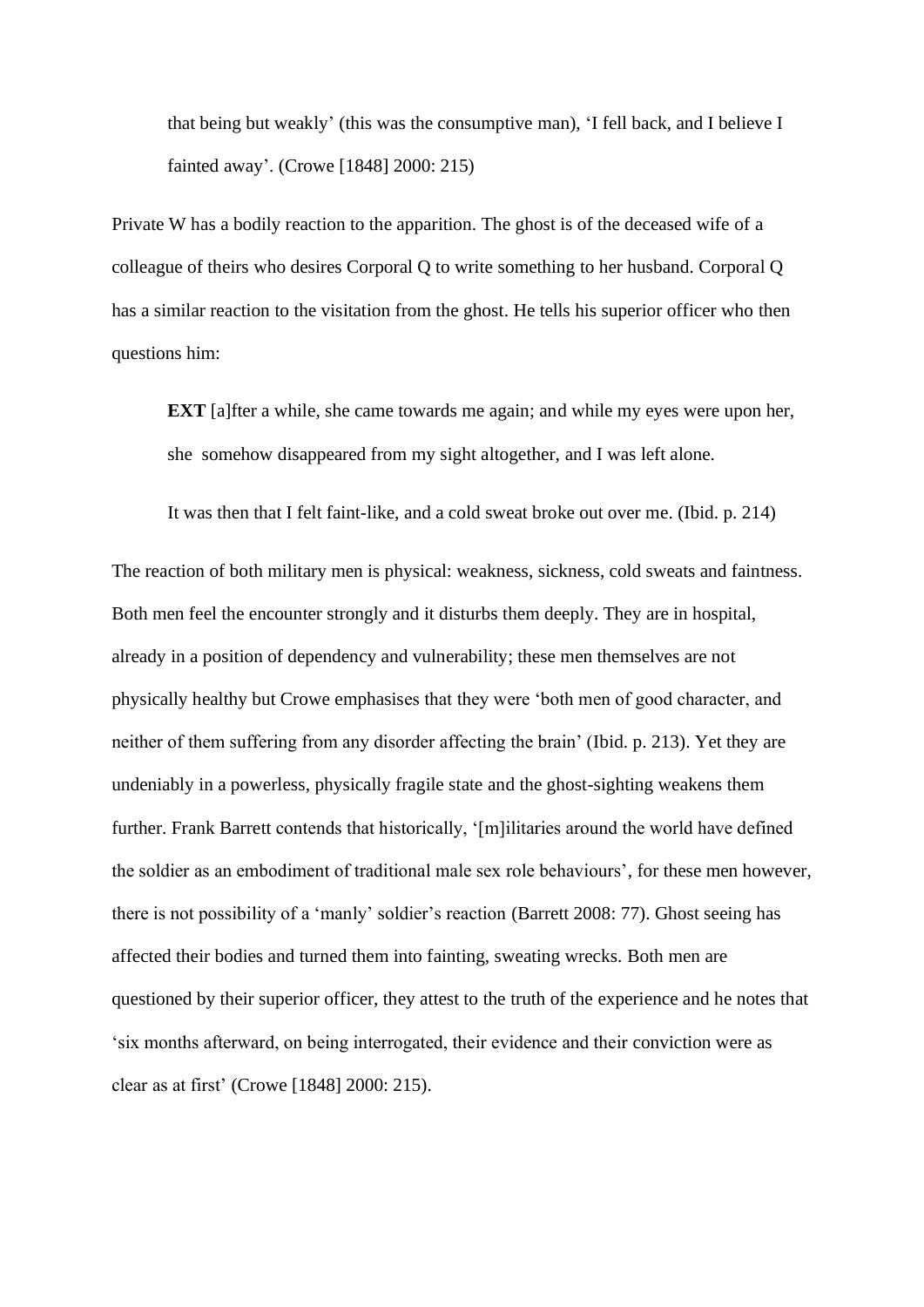In the more conventional ghost story, Rhoda Broughton's 1872 tale, 'The Truth, the Whole Truth and Nothing But the Truth' the narrative is completed, but a note comes after: 'The is a true story' (Broughton [1872] 1995: 16). In this 'true' story on taking the inevitable 'small compartment of heaven' (Ibid. p. 9) at a ridiculously low rental price our narrator, Elizabeth De Wynt begins to comprehend something is wrong with the house. Narrated through letters to her dear friend Cecilia we eventually find out that it is haunted. The two people who see whatever shape/form the apparition takes (we are never told) both can only state: 'Oh! My God, I have seen it!' (Ibid. p. 13; 16). A maid goes mad and is carted off to a lunatic asylum whilst the handsome young man Ralph Gordon has a different fate. After hearing what has happened he asks permission to sleep in the affected room saying 'I should like nothing better' (Ibid. p. 15). The daughter of the house, Adela pleads with him not to stay there as he too might be sent mad:

**EXT** He laughed heartily, and coloured a little with pleasure at seeing the interest she took in his safety. 'Never fear,' he said, 'it would take more than a whole squadron of departed ones, with the old gentleman at their head, to send me crazy.' (Broughton [1872] 1995: 15)

Reluctantly Mrs De Wynt agrees and Ralph happily goes upstairs. They wait 'for exactly an hour; but it seemed like two years' (Ibid. p. 16), when the bell from upstairs rings urgently and they rush up. Mrs De Wynt writes to her friend:

**EXT** There he was, standing in the middle of the floor, rigid, petrified, with that same look – that look that is burnt into my heart in letters of fire – of awful, unspeakable, stony fear on his brave young face. For one instant he stood thus; then stretching out his arms stiffly before him, he groaned in a terrible, husky voice, 'Oh, my God! I have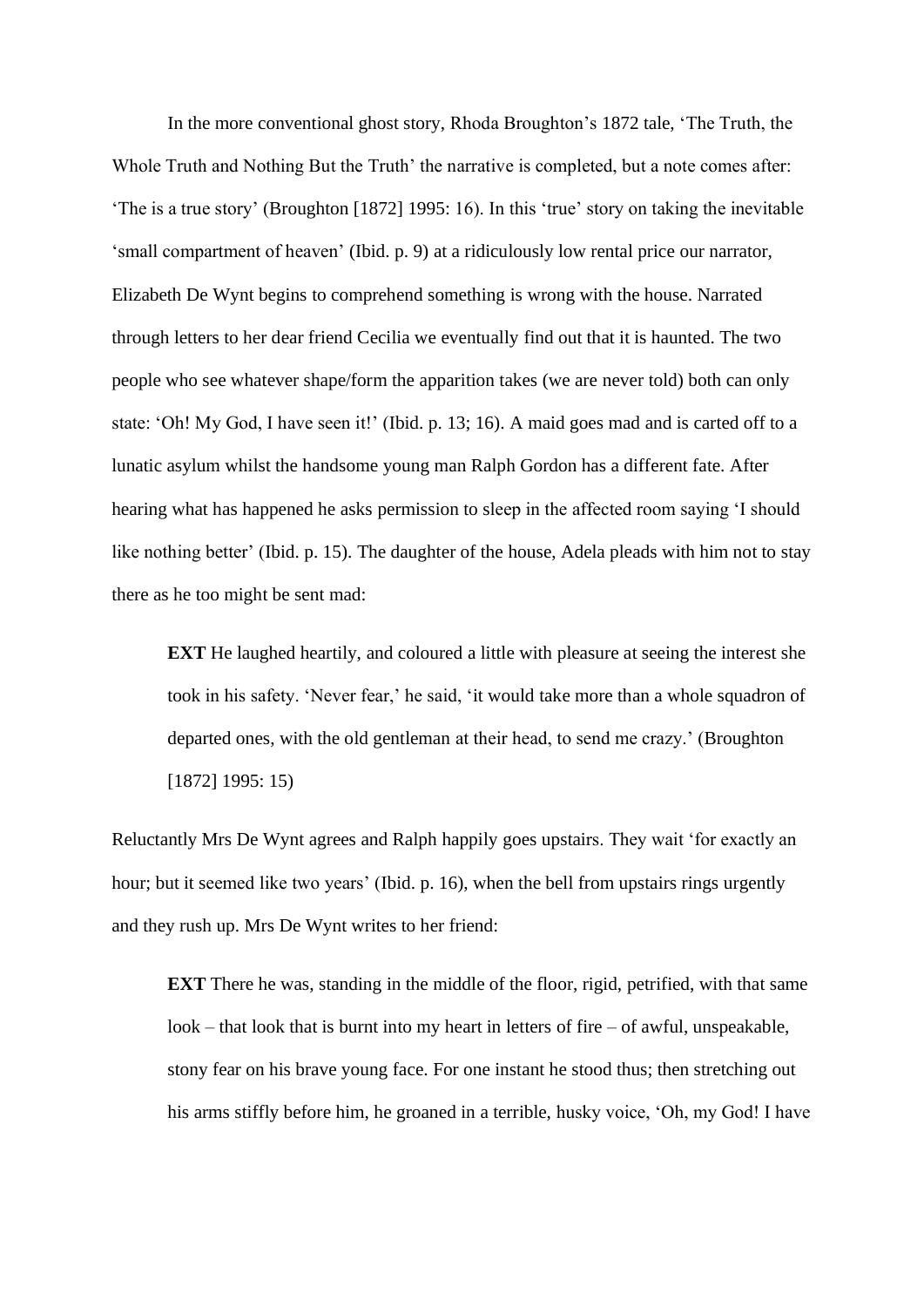seen it!' and fell down *dead.* Yes, *dead*. Not in a swoon or a fit, but *dead* (Ibid. p. 16, original emphasis)

Ralph is affected even more deeply than the maid: his body is so affected that it cannot support his life any longer. He dies from fright – he does not sweat, or faint or even just lose his wits: Ralph Gordon expires. Seeing ghosts for all these men is a visceral, bodily experience. The horror is not just in the imagination – the mind, it manifests through the flesh and the physicality of their bodies. This relates to our contemporary notions of 'affect' whereby there is a re-turn to the body and the emotions, away from any attempt at objectivity. Patricia Clough states that affectivity as 'a substrate of potential bodily responses, often automatic responses, in excess of consciousness' (Clough 2007: 2). These responses are instinctive, automatic and beyond the comprehension of the mind. The immateriality of the ghost form, perhaps paradoxically, is comprehended and apprehended through the bodies of those who witness it.

In one of the most striking stories about a man seeing a ghost, E. Nesbit's 'From the Dead', the narrator's experience brings a chilling new dimension to the tradition of men who see ghosts being frightened out of their wits. After abandoning her for years, a repentant husband has a change of heart and rushes to the deathbed of his wronged and neglected wife. Alas, he is too late for forgiveness; she has died before he arrived. That night he lies in the room next to her corpse full of guilt, grief and remorse. He begins to be spooked by perceived tiny sounds from next door but rebukes himself:

**EXT** 'You fool!' I said to myself; 'dead or alive, is she not your darling, your heart's heart? Would you not go near to die of joy if she came to you. Pray God to let her spirit come back and tell you she forgives you!'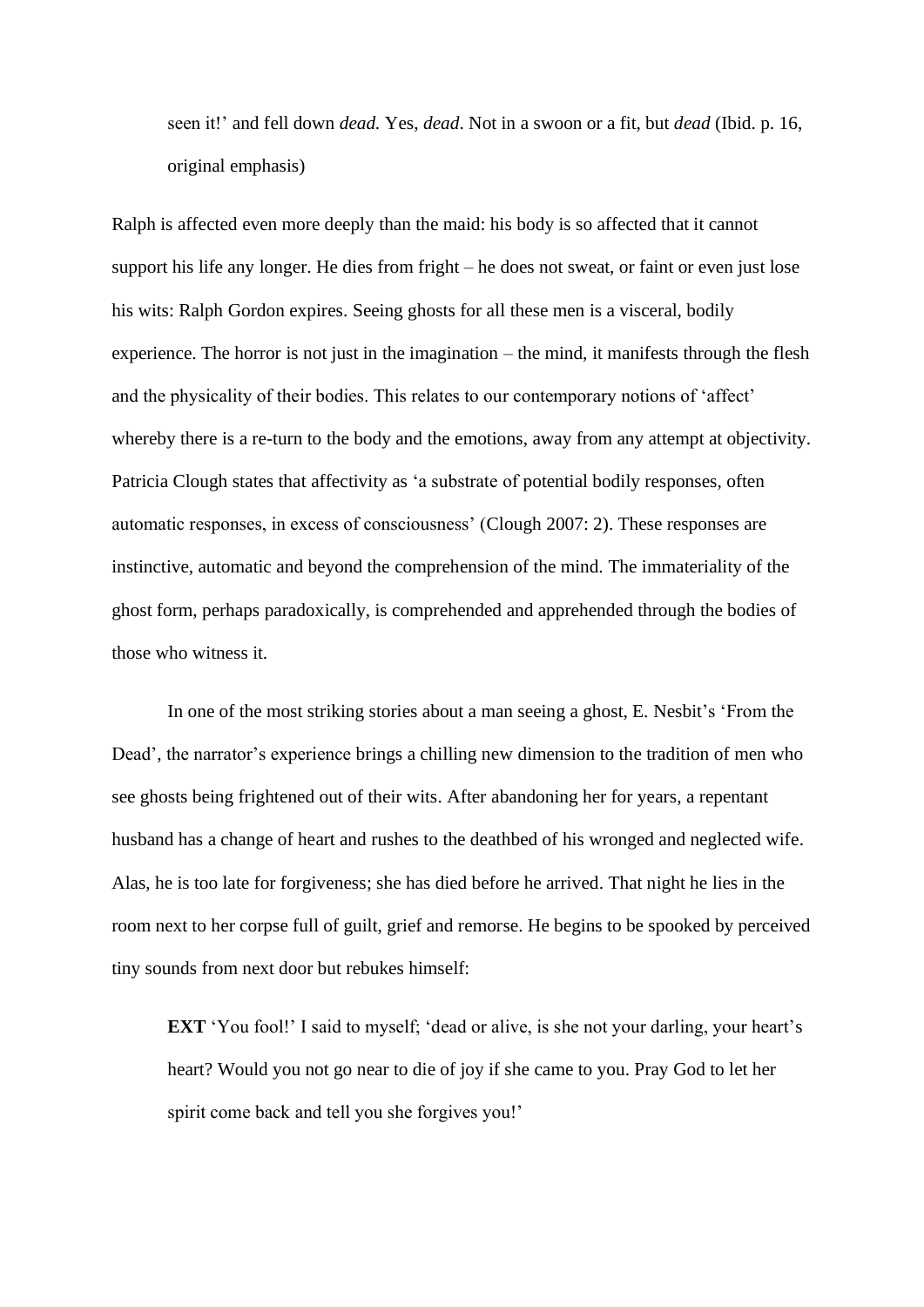'I wish she would come,' myself answered in words, while every fibre of my body and mind shrank and quivered in denial. (Nesbit [1893] 2015: 75)

The narrator's rational self calls out loud for his dead wife to come to him whilst he shrinks and quivers at the idea both in body and mind. Interestingly here his mind also revolts and is equated with his physical self whilst his dis-embodied words ring out. Unfortunately for him, his wish is granted:

**EXT** The door opened slowly, slowly, slowly, and the figure of my dead wife came in. It came straight towards the bed, and stood at the bed-foot with its white graveclothes, with the white bandage under its chin. There was a scent of lavender. Its eyes were wide open and looked at me with love unspeakable.

I could have shrieked aloud. (Ibid. p. 75)

This is an active ghost who moves and speaks. This is most certainly a purposeful ghost and it/she has come to express her undying love to her husband leading to this memorable encounter:

**EXT** 'You'll love me again now, won't you' now I'm dead? One always forgives dead people.'

The poor ghost's voice was hollow and faint. Abject terror paralyzed me. I could answer nothing.

'Say you forgive me,' the thin, monotonous voice went on; 'say you'll love me again.' …

'I suppose,' she said wearily, 'you would be afraid, now I am dead, if I came round to you and kissed you?'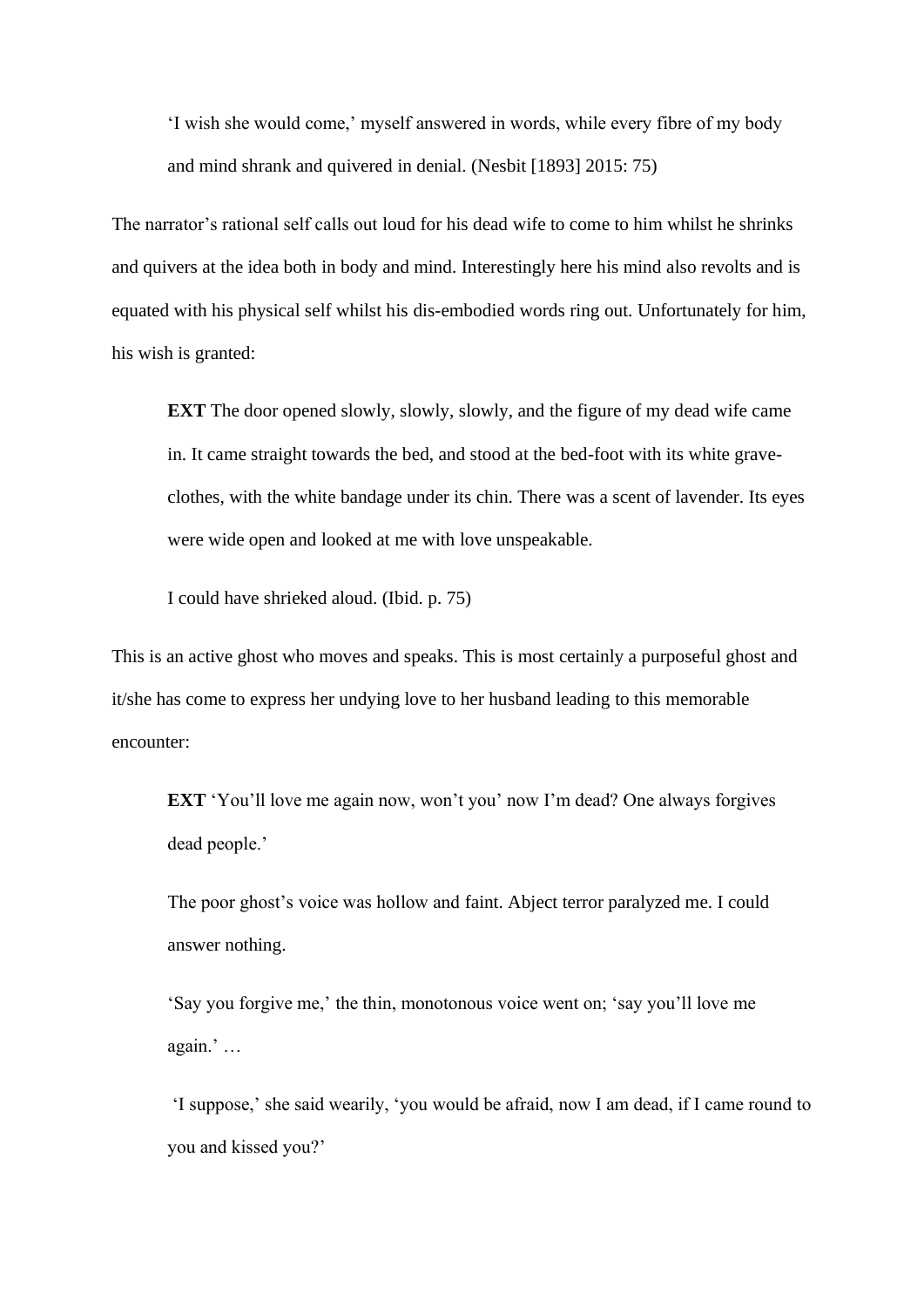She made a movement as though she would have come to me.

Then I did shriek aloud, again and again, and covered my face with the sheet, and wound it round my head and body, and held it with all my force (Ibid. p. 76)

Our narrator is immobilised by fear. Passive and petrified he can only lie in his bed and shriek. M. Grant Kellermeyer who annotates my copy of Nesbit's horror stories says that the wife is making an offer to her erring husband: 'Accept me as a [sic] corruptible flesh rather than an idealistic spirit, and you shall have absolution' (Kellermeyer 2015: 77). He continues:

**EXT** While we may forgive her rueful spouse for not wanting to partake in necrophilia (the subtext is very clear – she is offering him the absolving baptism of sexual intercourse), symbolically his failure to accept his wife as a flawed mortal – decay and all – is a condemnable miscarriage of love and action. (Ibid. p. 77)

The husband fails twice – first, when out of pride he rejects his living wife, but more importantly he absolutely fails in his position as husband and man when he rejects her ghost, succumbing to 'abject terror' which paralyzes him and shrieking 'again and again,' while he hides his head in the bed clothes like a child.

All these ghostly encounters have the effect of un-manning the ghost seers, which serves to feminise them, leading to physical affect that in a paradoxical manner returns them to their bodies: sweating, shaking, paralyzed, shrieking and even dying. None of these reactions could be classed as a 'manly' response to a supernatural encounter. This was particularly apparent in the ghost stories of the mid to late nineteenth century, a period which saw the hardening of gender divisions and the rise of the cult of manliness. John Tosh argues that the concept of manliness 'implied that there was a single standard of manhood, which was expressed in certain physical attributes and moral dispositions' (Tosh 2004: 2). These are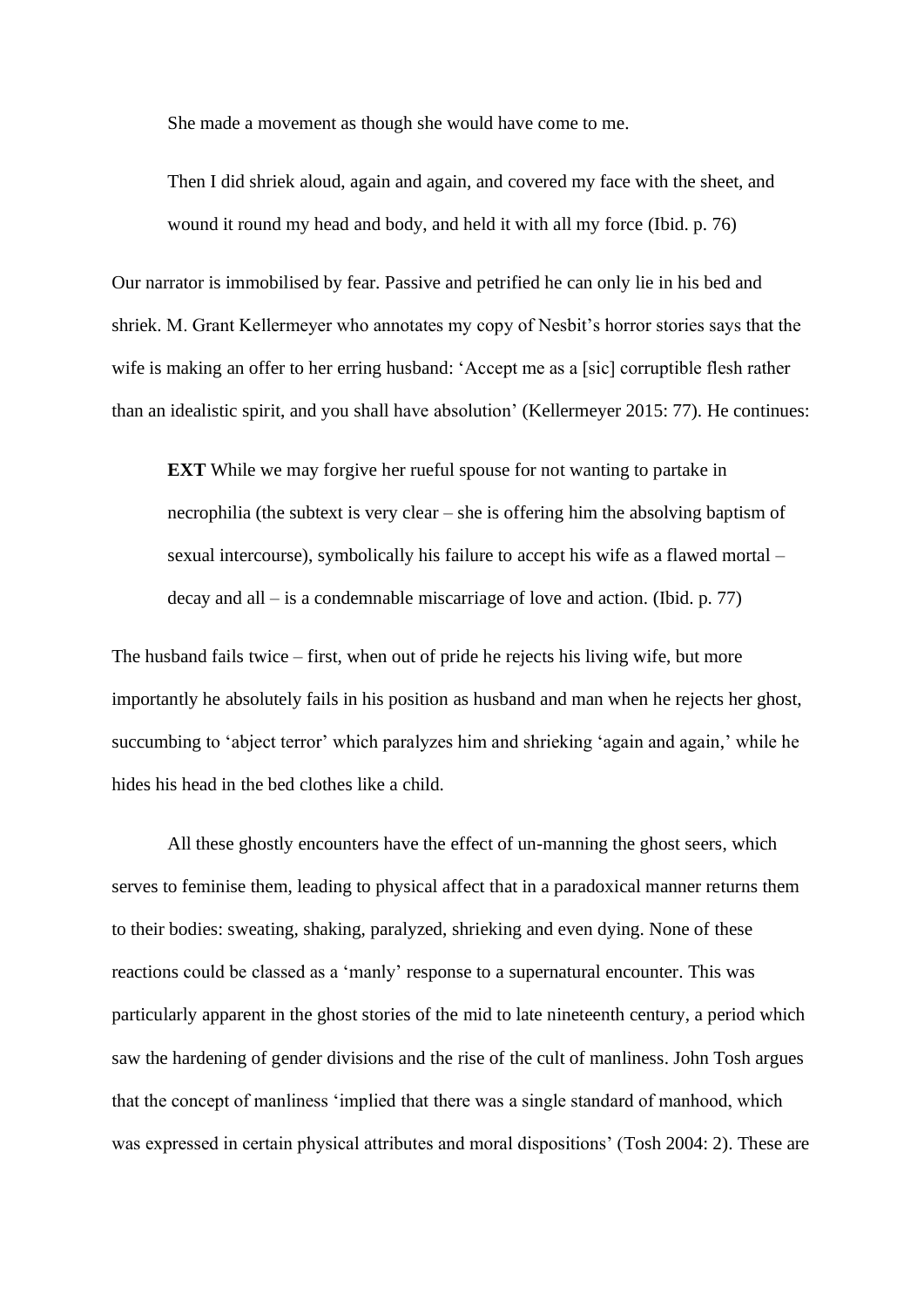(white) colonial values and, John Beynon argues, rest on an ideal of 'hard masculinity' that involved discipline and self-sacrifice, and the 'manly' virtues of 'grit, self-reliance, determination, leadership and initiative' (Beynon 2002: 28). Self-sacrifice, a stiff-upper lip, leadership and a strong sense of Britishness, (or more likely Englishness), were 'manly'. Manliness was an expression of a certain type of idealised masculinity – muscular, fearless, bold, daring and forthright. It was a cult which celebrated spaces of homosociality, encompassing the public school system, the British Empire, Christianity, and, of course, the military. 'Real' men could boast of a 'manly character' and a 'manly figure' (Tosh 2005: 3). At the same time the rise of the movement of Muscular Christianity combined the physical with the spiritual: espousing a robust, healthy, moral masculinity which served the Nation. A ghost however, has no place; it has moved beyond any question of national boundaries.

In relation to the accepted 'supernatural', (the Holy Ghost is still a ghost), although Christianity was expected, it was not to be taken too far. David Newsome says that Charles Kingsley, one of the greatest proponents of 'godly' version of manliness, believed that,

**EXT** manliness was the antidote to the poison of effeminacy ... which was sapping the vitality of the Anglican church. Young men came to the church for spiritual nourishment: they went away perverted. Their enthusiasm was diverted into unnatural, un-English pursuits. They were encouraged to think of themselves as beings set apart from other men, their minds bent on other-worldliness (Newsome 1961: 207)

When Christianity remained straightforward and non-reflexive it was acceptable: men needed a rationalistic, materialistic grasp of the world and their place within it. Forthright, down-toearth and undoubting, a manly man was to have 'nothing odd about him' (Ibid. p. 98).<sup>3</sup>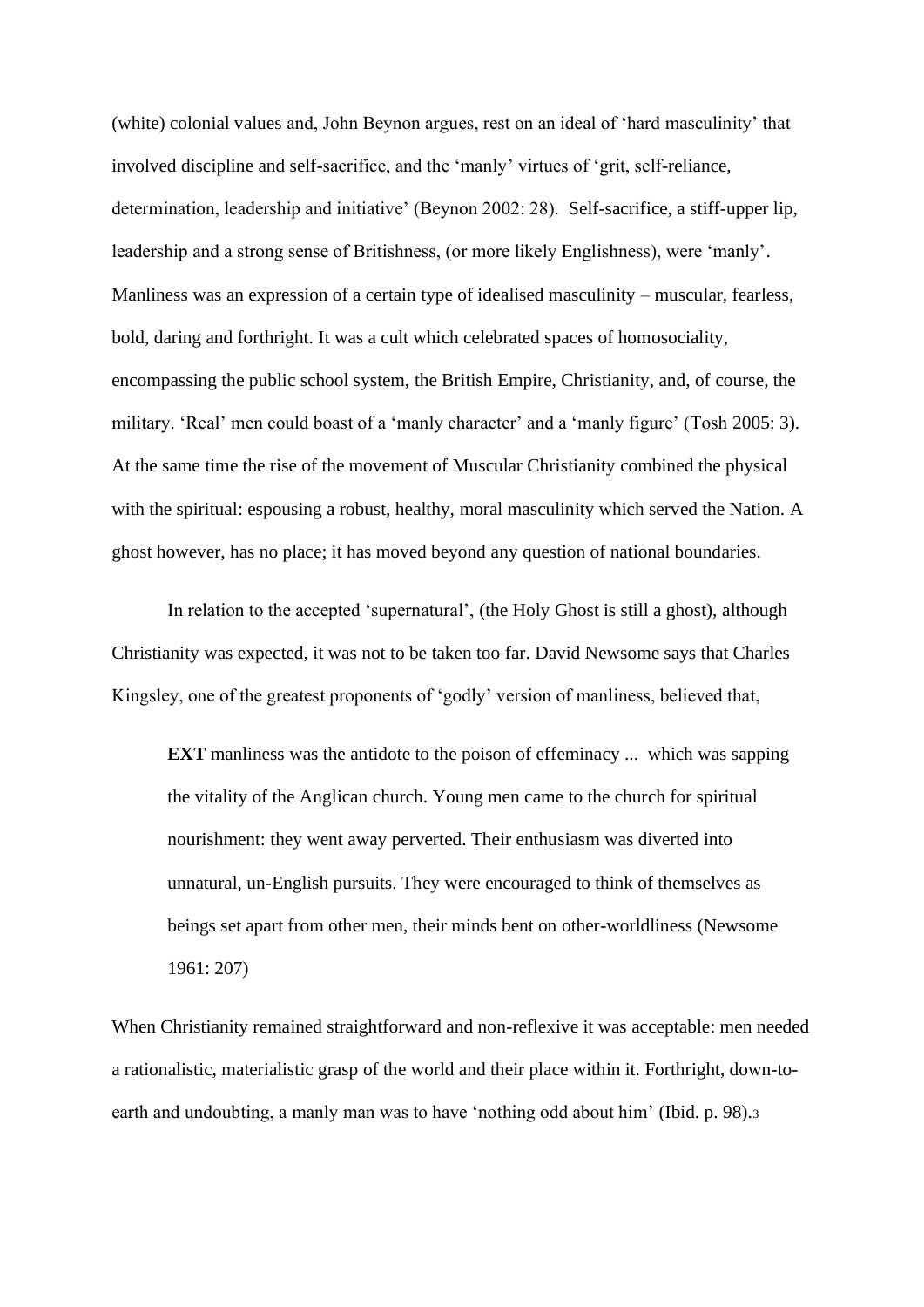Solitude and contemplation of the 'other-worldly' were not seen as conducive to proper expressions of manliness and ghosts inevitably smack of the 'other world'.

Always contradictory though, Victorian society was never a unified entity and it created its own anxieties. Whilst such straightforward manliness was encouraged from some quarters in others it was suggested that other reactions to the spiritual (and supernatural) were both possible and desirable. Brett Carroll adds a different dimension to the idea of men and ghosts in his study of Victorian men and Spiritualism. The purpose of Spiritualist practice was to court communication with spirits and Carroll contends that this opened up a new dimension of masculinity for Victorian men. He argues that far from being a negative thing, the feminised position of the male ghost seer allowed new insights and the possibility of new expressions of masculinity. Carroll says, 'Spiritualist ideology and ritual provided ideal theoretical and physical settings for [the] rethinking of masculinity' (Carroll 2000: 5). His point is that in opposition to the ideal of manliness as strength, competition, and aggression, there was another type of masculinity being espoused, one that manifested itself into a kind of Victorian new-man:

**EXT** Countless Victorian advice manuals warned against excessive absorption in public pursuits ... offering an alternate ideal of "sentimental" or "domestic" manliness that identified masculine fulfilment with the moral responsibilities and emotional and spiritual ties of marriage and domestic life ... Men conforming to this ideal would emulate their wives and mothers – that is, integrate into their identities traits they defined as feminine – by softening competitive aggressiveness, seeking close domestic involvement, replacing expression of patriarchal anger with an openly affectionate style of governance (Carroll 2000: 5)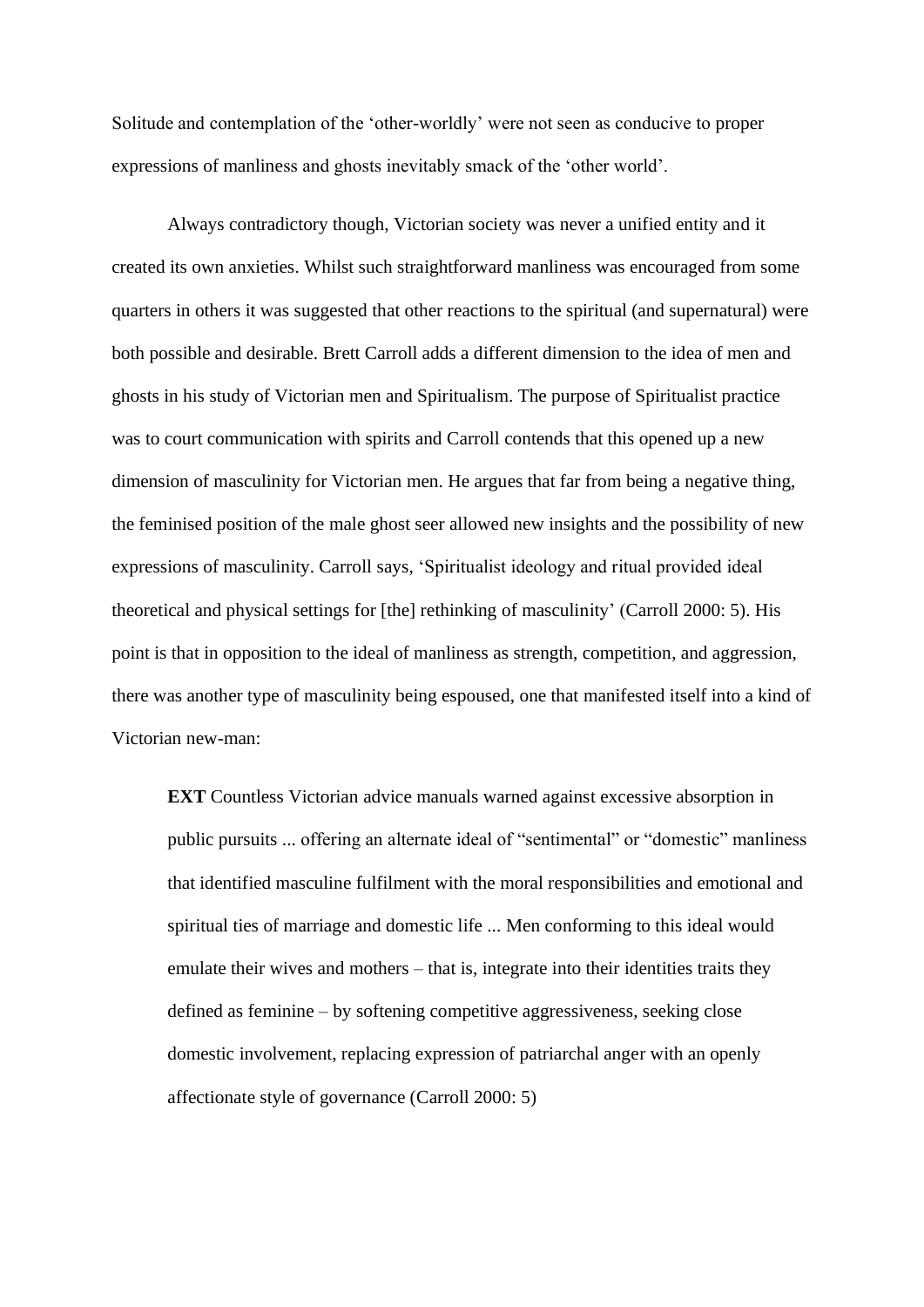Carroll claims that from this model some men turned to Spiritualism 'for relief' from more aggressive models of manliness and suggests that the acceptance of a concept of a higher spiritual plane, an engagement with emotions, especially grief led to a 'reorientation of manhood' (Ibid. p. 7). Here, communication with spirits can be a liberating experience for men. Carroll cites what he calls the 'Spiritualist's androgynous spiritual aspirations' (Ibid. p. 6), which disrupt conventional notions of manly masculinity in very many ways, and indeed ghosts themselves are often de-gendered and referred to as 'it'. Apart from poor dead Ralph Gordon, the men who encounter ghosts in the stories we have examined must have learned some kind of lesson. Crowe argues that women are more likely to see ghosts than men because women are more sensitive and receptive; she claims that this sort of in-sight is 'more frequently developed in women than in men' (Crowe 2000: 176). Ghost seeing, it appears, can create an empowered female gaze and she states quite clearly that 'experience, observation, and intuition must be our principle if not our only guides' (Ibid. p.16). If allowed, ghost-seeing and an openness to the supernatural can enable a fruitful melding of masculinity with a more feminine, intuitive outlook.

#### **The Male Ghost Body**

We have argued that seeing ghosts in these female authored tales usually forces men into a feminised position and this can be seen as either de-masculinising or as presenting an opportunity for enhanced intuition and feeling. We will now turn to the presence of the male phantom as it is seen, witnessed, and apprehended by others. Issues of seeing and believing inevitably follow any report of ghost sighting and scholars from the margins have long questioned the concepts of seeing, vision, and visibility. Richard Dyer contends that 'the ultimate position of power in a society that controls people in part through their visibility is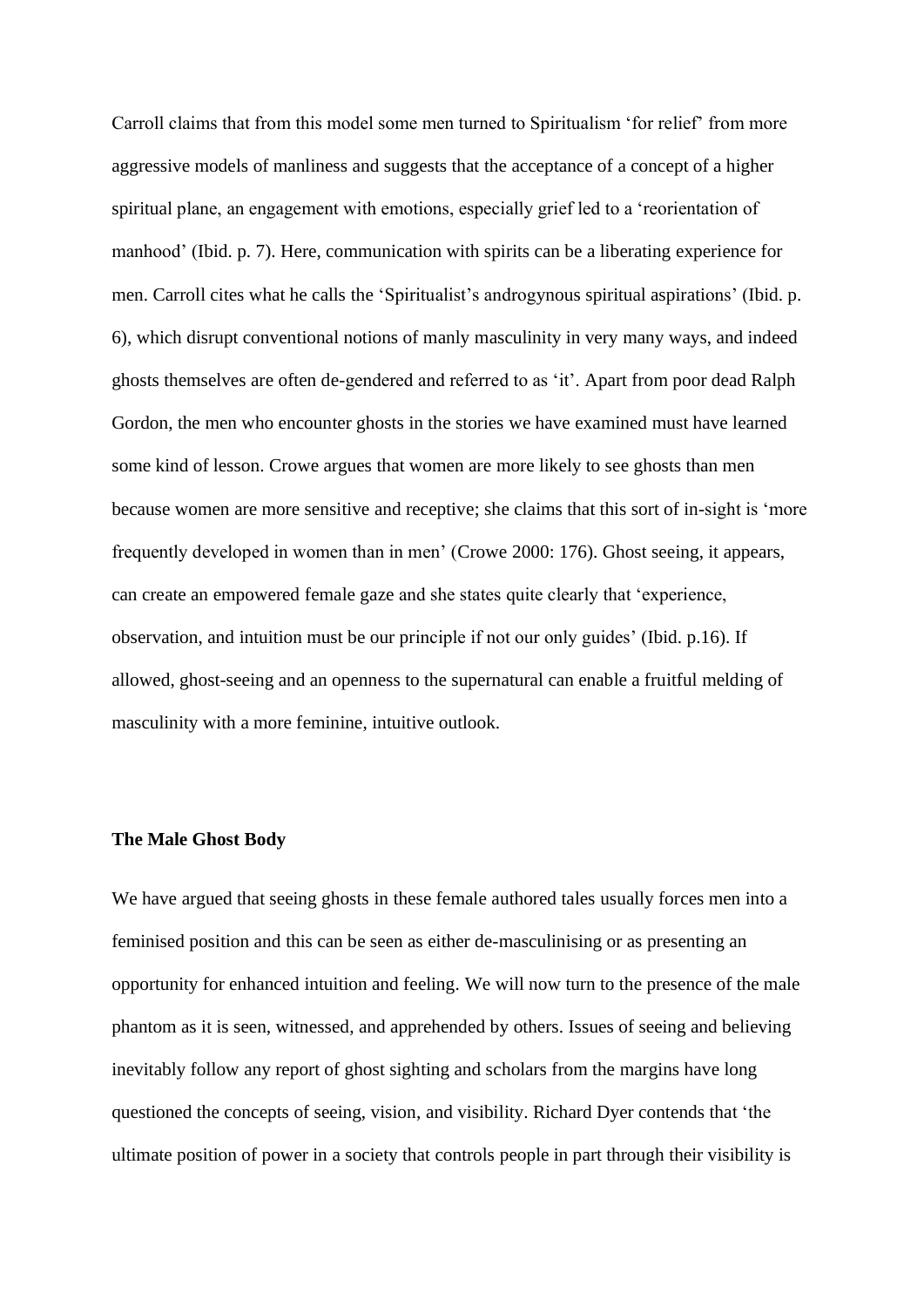that of invisibility, the *watcher* (Dyer 1997: 44-5, original emphasis). This is a different type of invisibility to that which over-looks and denies the humanity and agency of women or those who are seen as 'other' in whatever way. This is the invisibility of the centre as it surveys, categorises and marks 'difference'. Judith Butler explains this phenomenon in relation to the idea of the (neutral/objective) white gaze that looks outwards*,* describing: 'the masculine privilege of the disembodied gaze, the gaze that has the power to produce bodies, but which is itself no body' (Butler 1990: 136). However, it is possible to argue that the surveillance of the male ghost body entirely reverses this power dynamic. The type of 'nobody' manifested by the male ghost, does not produce a disembodied, empowered gaze rather, in its immateriality and transparency, it is a body that is *looked at*. In her discussion of postcolonial masculinities Stephanie Newell states that '[i]f postcolonial women's writing is generally regarded as re-visionary, then (post)colonial masculinity ... tends to be dysvisionary, acting out the failure of the visual economy during bodily encounters' (Newell 2009: 246). A similar interchange may be happening in relation to the visibility of the ghostly white male body. The apparition of the dead white man reverses the power of the gaze. The body of this ghost figure is surveyed: it is seen and it needs to be seen. An invisible, unseen ghost is no ghost at all: a ghost needs someone else to witness it and testify to its existence.

In the section 'Apparitions', Crowe recounts the tale of a ghost that is desperate to communicate; one that has a pressing need to speak:

**EXT** [s]ome years ago, during the war, when Sir Robert H E was in the Netherlands, he happened to be quartered with two other officers, one of whom was despatched into Holland on an expedition. One night, during his absence, Sir R H E awoke, and, to his great surprise, saw this absent friend sitting on the bed which he used to occupy, with a wound in his breast. Sir Robert immediately awoke his companion, who saw the spectre also. The latter then addressed them saying that he had been that day killed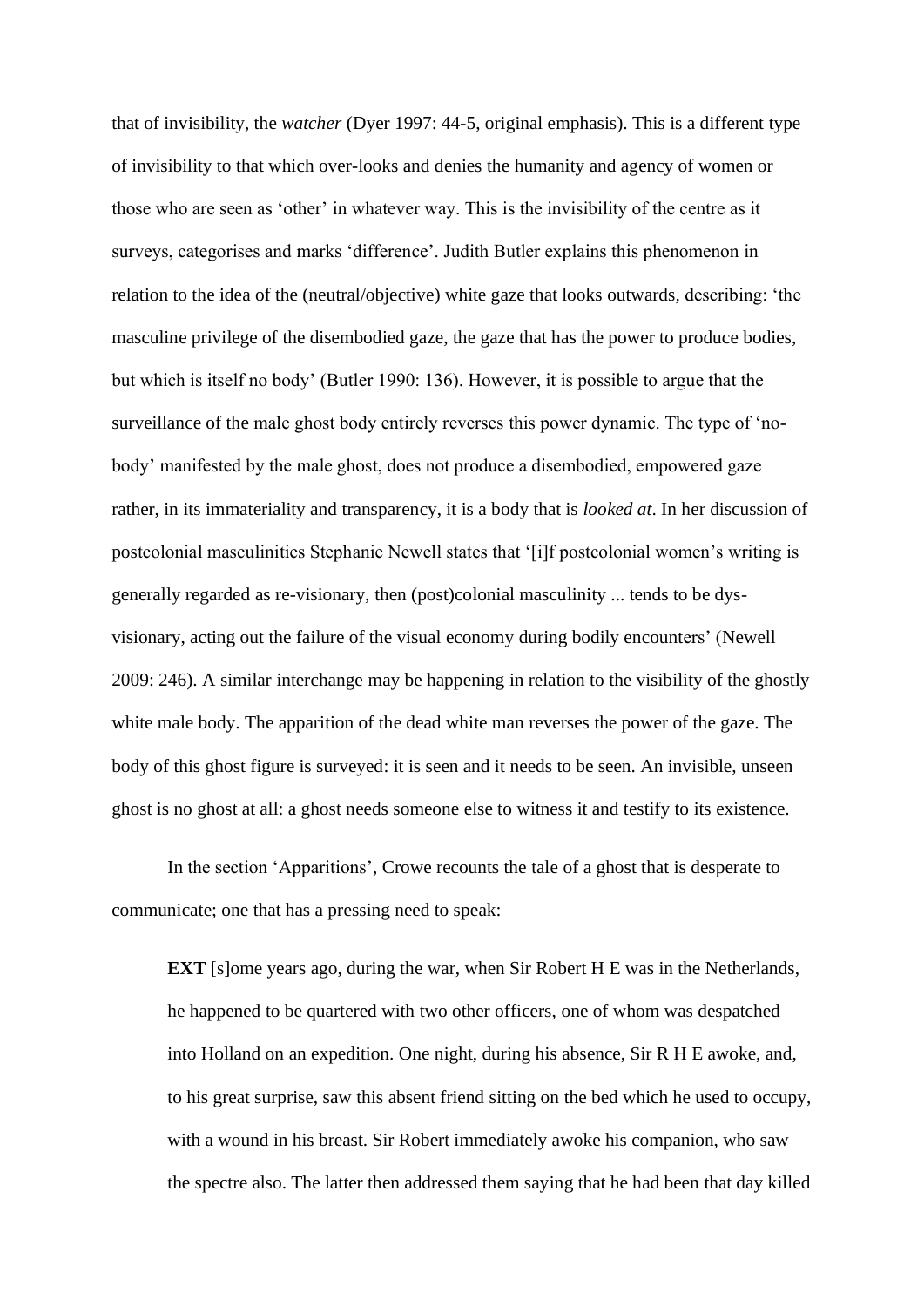in a skirmish, and that he had died in great anxiety about his family, wherefore he had come to communicate that there was a deed of much consequence to them deposited in the hands of a certain lawyer in London ... He therefore requested that, on their return to England, they would go to his house and demand the deed. (Crowe [1848] 2000: 154-5)

This ghost has come back to communicate to his fellow soldiers and, of course, needs to be visible to them. The deed is eventually recovered and the family saved from penury. This episode is reminiscent of that of the female ghost who communicated with by Corporal Q. Both ghosts need help and both need a live person to act for them. In Victorian times it was far more usual for a woman to need a man to act for her outside of the domestic space and the Victorian ideal for men is of self-reliance and an ability to take responsibility for oneself. The ghost of this officer though, requires physical help as he cannot impinge on the material world at all. He cannot act and he needs others to undertake the care of his family*.* This need of help resonates very differently for the figure of a dead wife than that of a soldier, placing this ghost figure in a feminised position of powerlessness and need.

The question of 'need' arises many times in relation to ghosts; the need for action to be taken, for recognition, or merely for the ghost to be witnessed by a living being. The ghost in our next story, 'Poor Pretty Bobby', appears before his lover as he needs to escape from his watery grave and come home. The eponymous poor pretty Bobby of Rhoda Broughton's story is feminised from the start. This is a relatively conventional story whereby our narrator Phoebe and her father's ward Bobby fall in love. Bobby serves at sea with his guardian, but finds him over-protective. He complains to Phoebe: '"Your father always takes a great deal too much care of me," he says with a slight frown and a darkening of his whole bright face. "I might be sugar or salt"' (Broughton [1873] 1995: 51). Britain is at war with France and although they capture several French ships, Bobby is not allowed to take any captured boats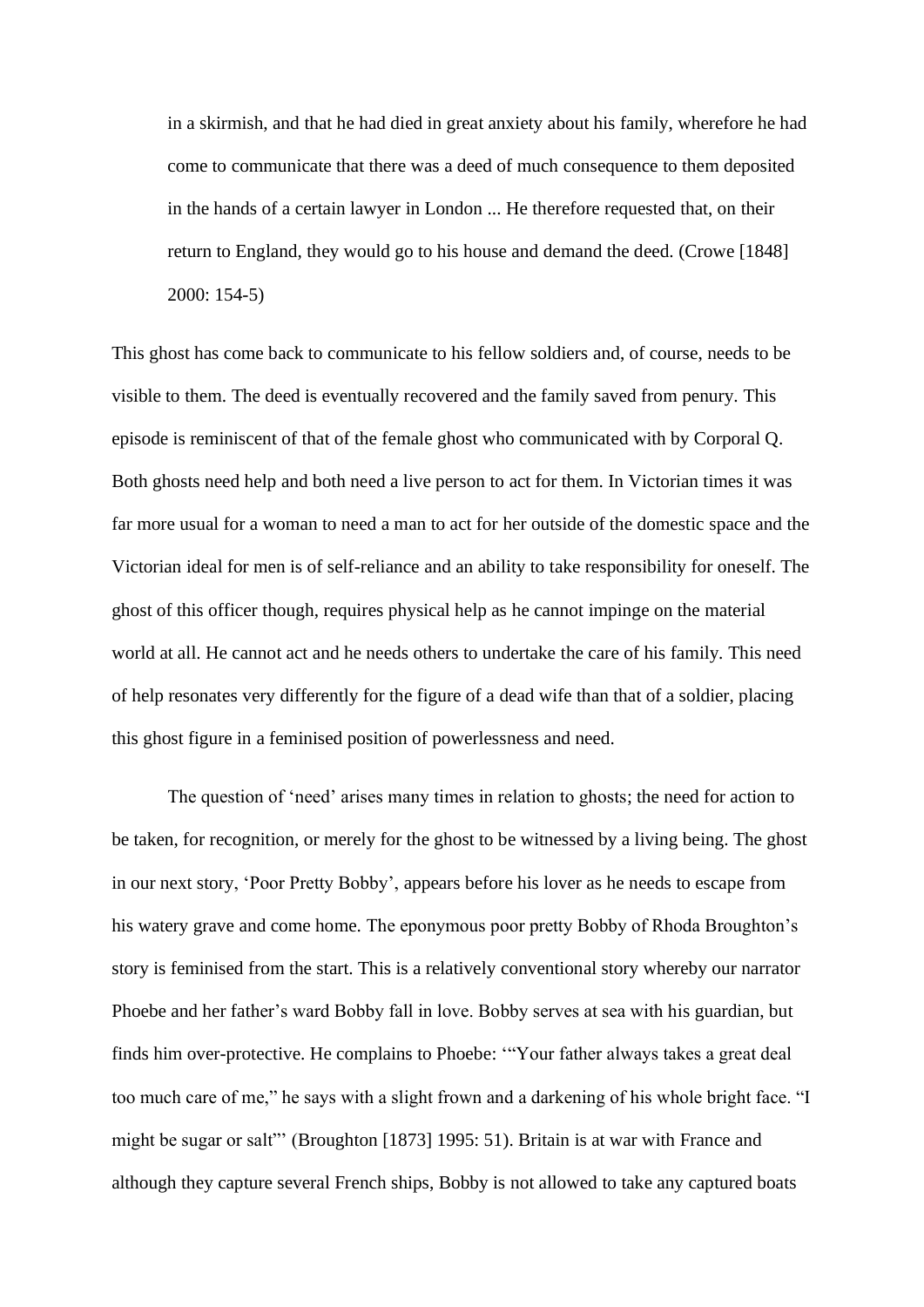to shore on his own. He is not allowed to prove his mettle and his greatest fear is that his fellow officers '"conclude that my not being sent is my own choice; in short, that I am – *afraid*." (His voice sinks with a disgusted and shamed intonation at the last word)' (Ibid. p. 53, original emphasis). Yet when Bobby is eventually allowed to captain a captured French vessel back to port, the shackled French officers escape, take the ship and shoot Bobby, flinging his body over board.

Poor pretty Bobby is not allowed to embody any manly type of masculinity throughout the entire narrative. Before his death he falls ill with a fever allowing Phoebe to 'nurse and cosset him' (Ibid. p. 51) and when he begins to recover they go out together; 'reversing the order of things – *he* leaning on *my* arm' (Ibid. p. 52, original emphasis). Although he recovers from this fever, Bobby is set up to be apparitional. Yet in this story Phoebe too is more connected with the ghostly. There is a questioning of who is the ghost and Phoebe associates herself with the ghostly several times. She says, 'I remember once standing with my back to a bright fire in our long drawing-room, and seeing myself reflected in a big mirror at the other end. I was so thinly clad that I was transparent, and could see through myself' (Ibid. p. 48). And just before she hears the phantom Bobby insistently knocking on the front door Phoebe says: 'I can see my own ghostly figure sitting up in bed, reflected in the looking glass opposite' (Ibid. p. 56). Phoebe's spectral presence contradicts and confuses the question of the ghost. But although she may be the more traditional female figure of the 'ghost in the noontide' (Dickerson 1996: 11), it is Bobby who becomes the actual ghost.

After his murder Bobby's ghost returns to Phoebe who apprehends her 'beautiful boylover' (Broughton [1873] 1995: 56):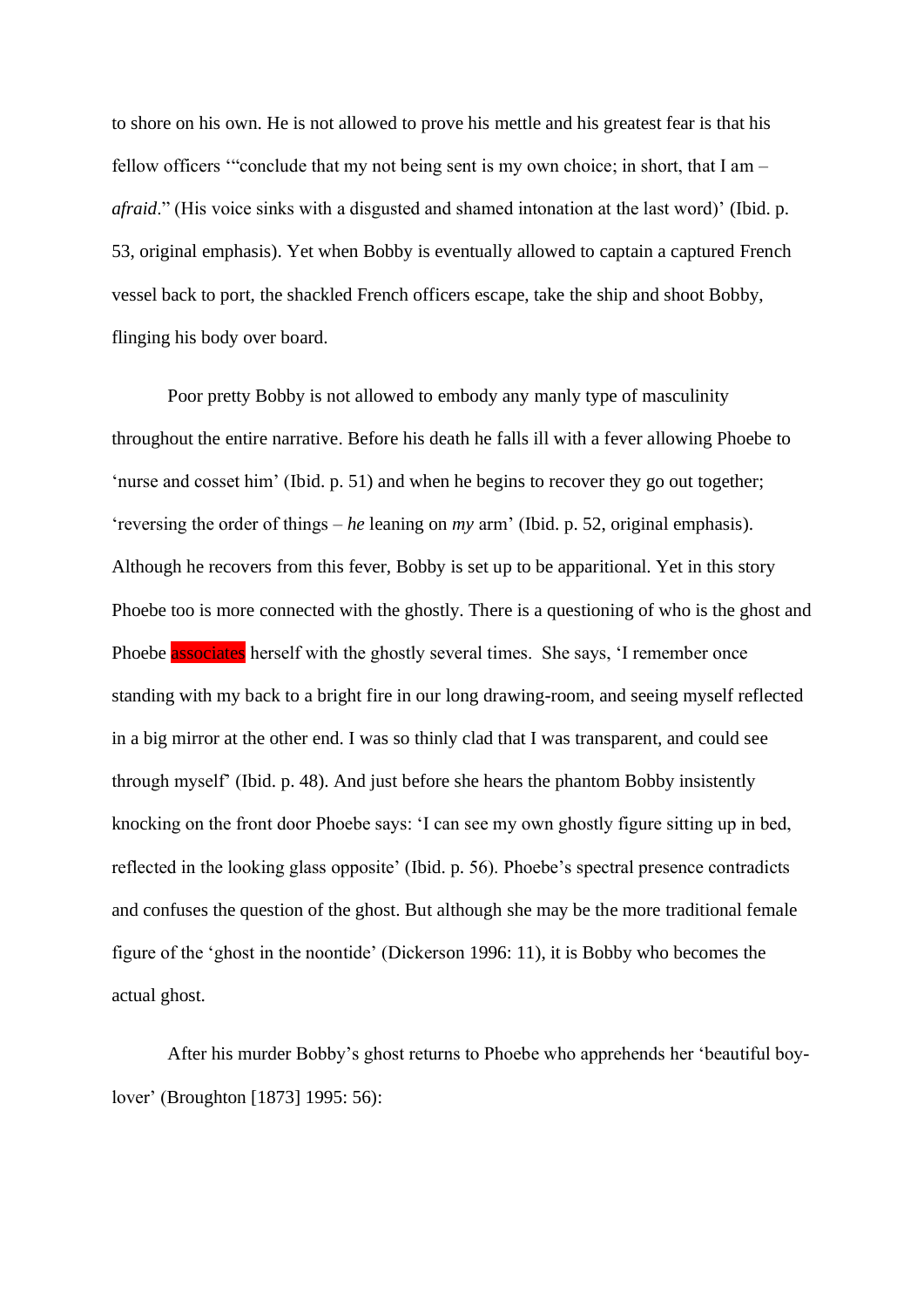**EXT** He stands there still and silent, and though the night is dry, equally free from rain or dew, I see that he is dripping wet; the water is running down from his clothes, from his drenched hair, and even from his eyelashes, on to the dry ground at his feet.

'What has happened?' I cry, hurriedly, 'How wet you are!' and as I speak I stretch my hand out and lay it on his coat sleeve. But even as I do it a sensation of intense cold runs up my fingers and my arm, even to the elbow. How is it that he is so chilled to the marrows of his bones on this sultry, breathless, August night? To my extreme surprise he does not answer; he stands there, dumb and dripping. 'Where have you come from?' I ask, with that sense of awe deepening. 'Have you fallen into the river? How is it that you are so wet?'

'It was cold,' he says, shivering, and speaking in a slow and strangely altered voice, 'bitter cold. I could not stay there.' (Ibid. p. 57)

Bobby is literally 'wet': He could not bear to stay where he had fallen and has attempted to come home. He is passive, minutely observed through Phoebe's feminine gaze. His ghost body freezes Phoebe's own body as she touches him: signifying not life and virility, but stagnation, immateriality and death. Phoebe tells us: 'a feeling of cold disappointment unaccountably steals over me – a nameless sensation, whose nearest kin is chilly awe' (Ibid. p. 56). Bobby cannot serve her now – this depleted figure of a man is a 'disappointment'. Tamar Heller, in a discussion about Broughton's earlier novels looks at the way she allows her female characters to 'reveal the depth and desperation of their sexual passion' (Heller 2013: 12). Heller cites Margaret Oliphant's contemporary criticism of Broughton's work as epitomising 'this intense appreciation of flesh and blood, this eagerness of physical sensation' (Ibid. p. 12). Phoebe's sensual ambitions and longings are thwarted. Bobby is no longer 'flesh and blood' and coldness and 'chilly awe' are the only physical sensation he is able to impart.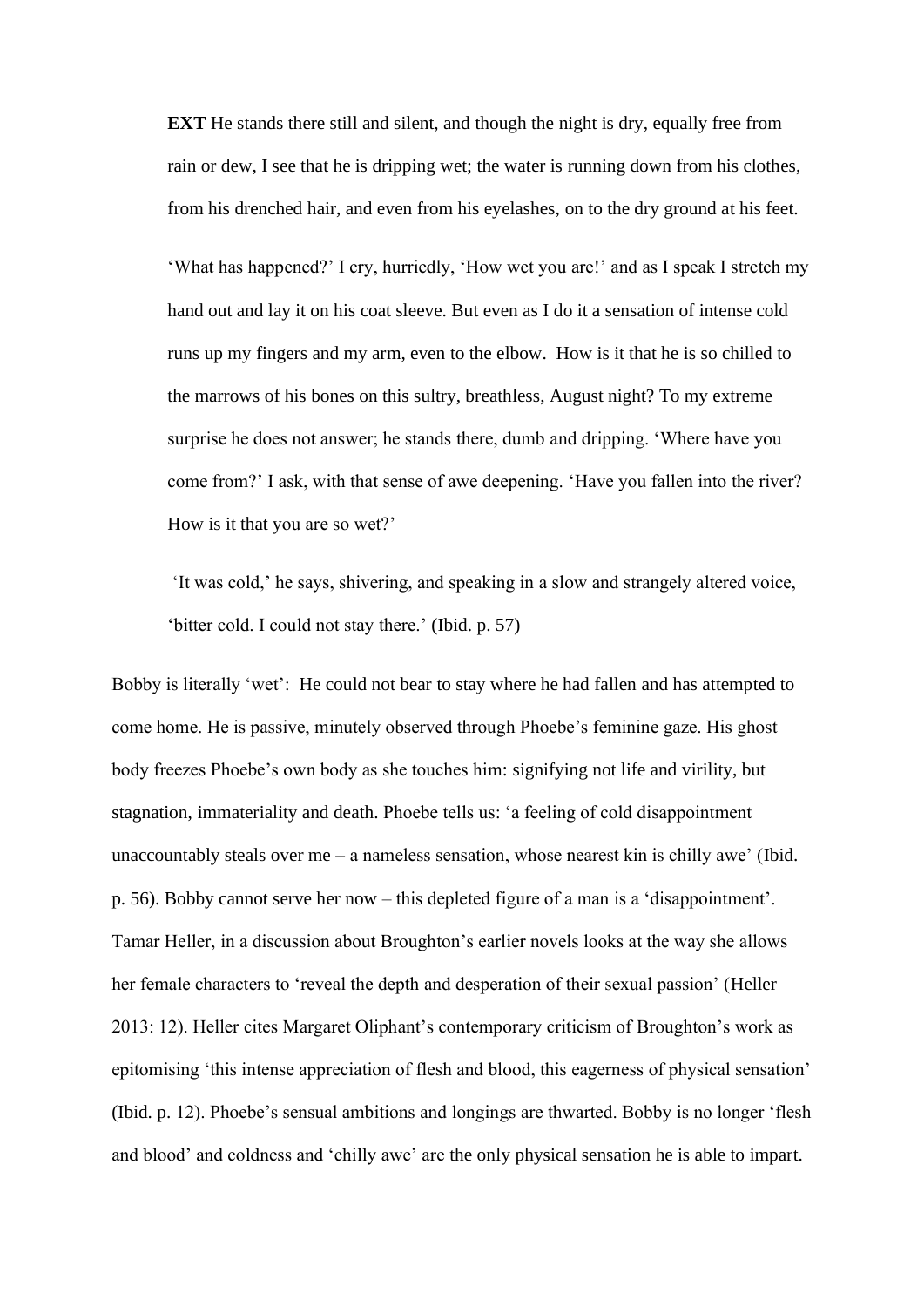Allen Warren argues that the 'widely accepted' notion of manliness carried at its heart: 'the close connection between manliness and good health, both physical and moral ... There was a widely held belief that a healthy physique was more important than a veneer of social culture' (Warren 1987: 199–200). Here though, in Bobby's ghost body we have the least healthy of all bodies, one which represents impotence, death and defeat; an insubstantial, ethereal body.

### **The Power of Will**

The ghost that Sir Robert sees in Crowe's tale and Bobby's ghost are both needy and powerless to act for themselves. Bobby wants home, warmth, and comfort, whilst the soldier's ghost needs someone to take care of his family for him. The ghost figure in the next story I want to turn to is slightly different. This is John Charrington, the main figure in E. Nesbit's famous ghost story 'John Charrington's Wedding'. The first line of the story reads: 'No one ever thought that May Forster would marry John Charrington; but he thought differently, and things which John Charrington intended had a queer way of coming to pass' (Nesbit [1893] 2015: 47). This opening of the story sets up the strength of John Charrington's will and the force of his determination to possess May Forster. M. Grant Kellermeyer states in his notes on the story: 'This ghost story, like so many others, is largely concerned with the trait of wilfulness. In this instance it is the power of a man's will to possess a woman' (Kellermeyer 2015: 47). When his friend jokingly ascribes the help of supernatural agency to his success with May to be due to 'mesmerism, or a love-potion,' Charrington himself sites 'perseverance' (Nesbit [1893] 2015: 48). He refuses to be denied. Charrington is called away to see a dying man to whom it is suggested he is heir, but promises May that 'Nothing shall keep me' from their wedding day (Ibid. p. 50). However, when he arrives late at the church something is wrong. Our narrator's gardener describes how he looked: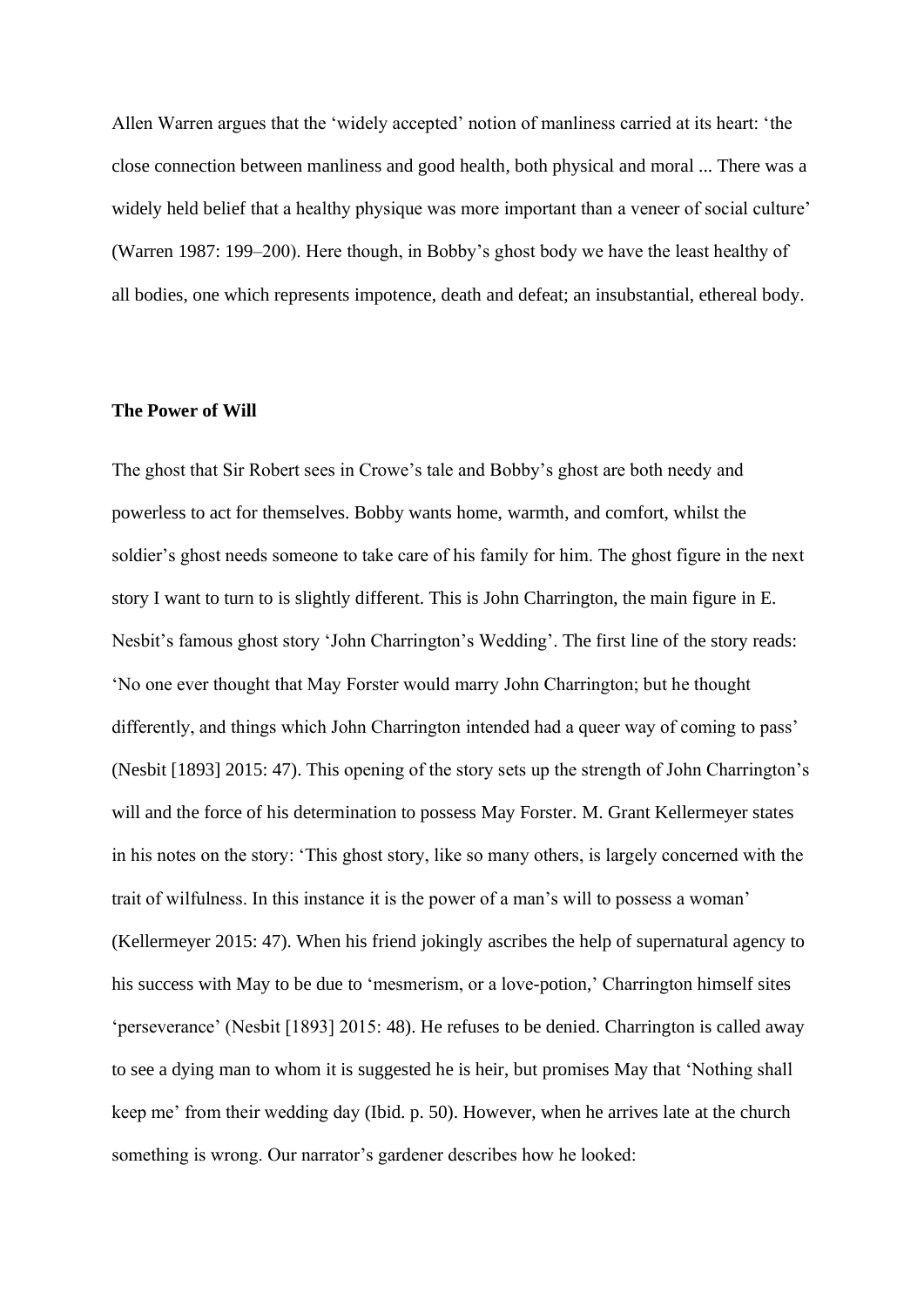**EXT** I never see Mr. John the least bit so afore, but my opinion is he's been drinking pretty free. His clothes was all dusty and his face like a sheet. I tell you I didn't like the looks of him at all, and the folks inside are saying all sorts of things. You'll see, something's gone very wrong with M. John … He looked like a ghost. (Ibid. p. 53) This is of course a ghost story, and therefore we are pretty sure that John Charrington does not just 'look' like a ghost. The couple leave the church:

**EXT** John Charrington did not look himself. There was dust on his coat, his hair was disarranged. He seemed to have been in some sort or row, for there was a black mark above his eyebrow. He was deathly pale. But his pallor was not greater than that of the bride, who might have been carved in ivory – dress, veil, orange blossoms, face and all. (Ibid. p. 55)

The bells ring and instead of 'the gay wedding peal, came the slow tolling of the passing bell' (Ibid. p. 55). May seems horrified: 'The bride shuddered, and grey shadows came about her mouth, but the bridegroom led her on' (Ibid. p. 55). They enter the wedding carriage and Charrington puts his head out of the window, crying to the driver 'Drive like hell' (Ibid. p. 56). The carriage returns some time later without Charrington but with May, almost spectral herself now: 'White, white and drawn with agony and horror' and with her hair turned 'white like snow' (Ibid. p. 56). John Charrington has returned from the dead to complete his wedding, as he declared before '*I shall be married, dead or alive*' (Ibid. p. 57, original emphasis). The iron will of John Charrington has dragged May to hell, turned her into a white, ghostly figure, and within a week she too is dead. Was there a ghostly rape? It is, of course, impossible to say, but the ghost figure of Charrington – cold and wilful, cruel, and determined – is not the more traditionally feminised figure of the returning phantom of a dead man. The dead soldier of Crowe's tale and poor pretty Bobby return through love;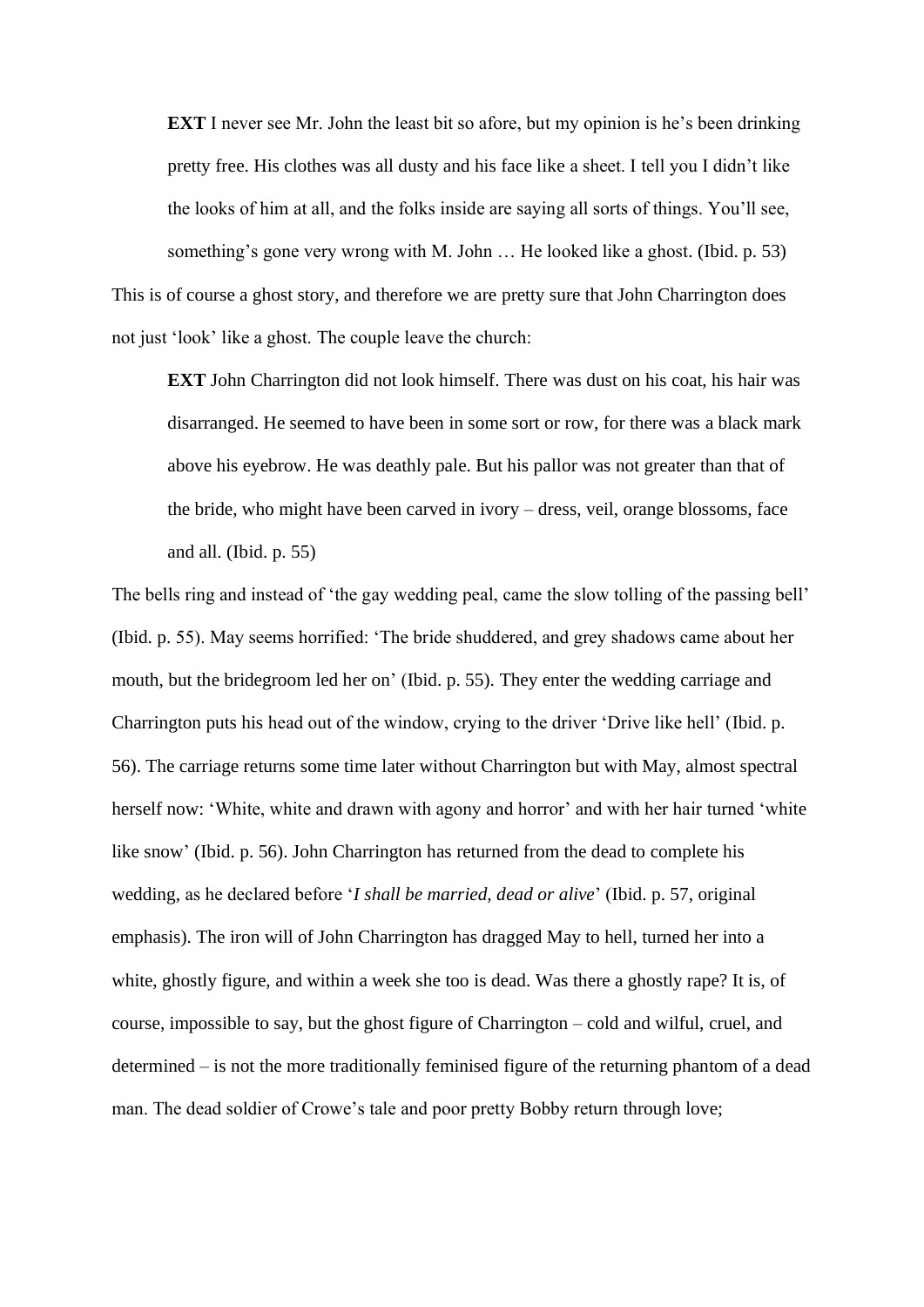Charrington returns it seems merely because he is determined to possess May and will not break his word albeit that he breaks her body.

Nesbit's story is published later than Crowe's and Broughton's and John Charrington's ghost figure is not de-masculinised, indeed it is more of a hyper-masculine figure whose spirit entirely masters both his own body and the laws of nature. There appears to be a movement from the feminised ghost figures of the early- to mid-Victorian period to a more robust and manly ghost figure in the later tales. Interestingly, this movement has been noted in relation to the female ghost figure, but not specifically the male. Diana Basham quotes Dorothy Scarborough from her 1917 essay 'Modern Ghosts' who argues for more 'muscular' Victorian ghosts as opposed to the helpless wraiths of before. She says where gothic ghosts were as:

**EXT** fragile and helpless as an eighteenth century heroine when it came to a real emergency [later Victorian ghosts were] stronger, more vital; there seems to be a strengthening of ghostly tissue, a stiffening of supernatural muscle in these days. Ghosts are more healthy, more active, more alive than they used to be (Basham 1992: 156)

Ghosts have become more robust, determined, and disturbing over the period of the nineteenth century. Vanessa Dickerson looks at stories written by women towards the end of the century and says that 'female ghosts found in the stories by later writers are not only older but also less humble and more aggressive than their predecessors' (Dickerson 1996: 144). These female ghosts seek vengeance for their deaths. Ghosts in these stories, she argues 'body forth the energies of the liberated, even if somewhat negatively liberated, women' (Ibid. p. 146). Dickerson's idea of purposeful, vengeful female ghosts seems to be suggesting a more 'manly' type of female ghost and in this way the female ghost body can be seen as liberated, radical and transformative.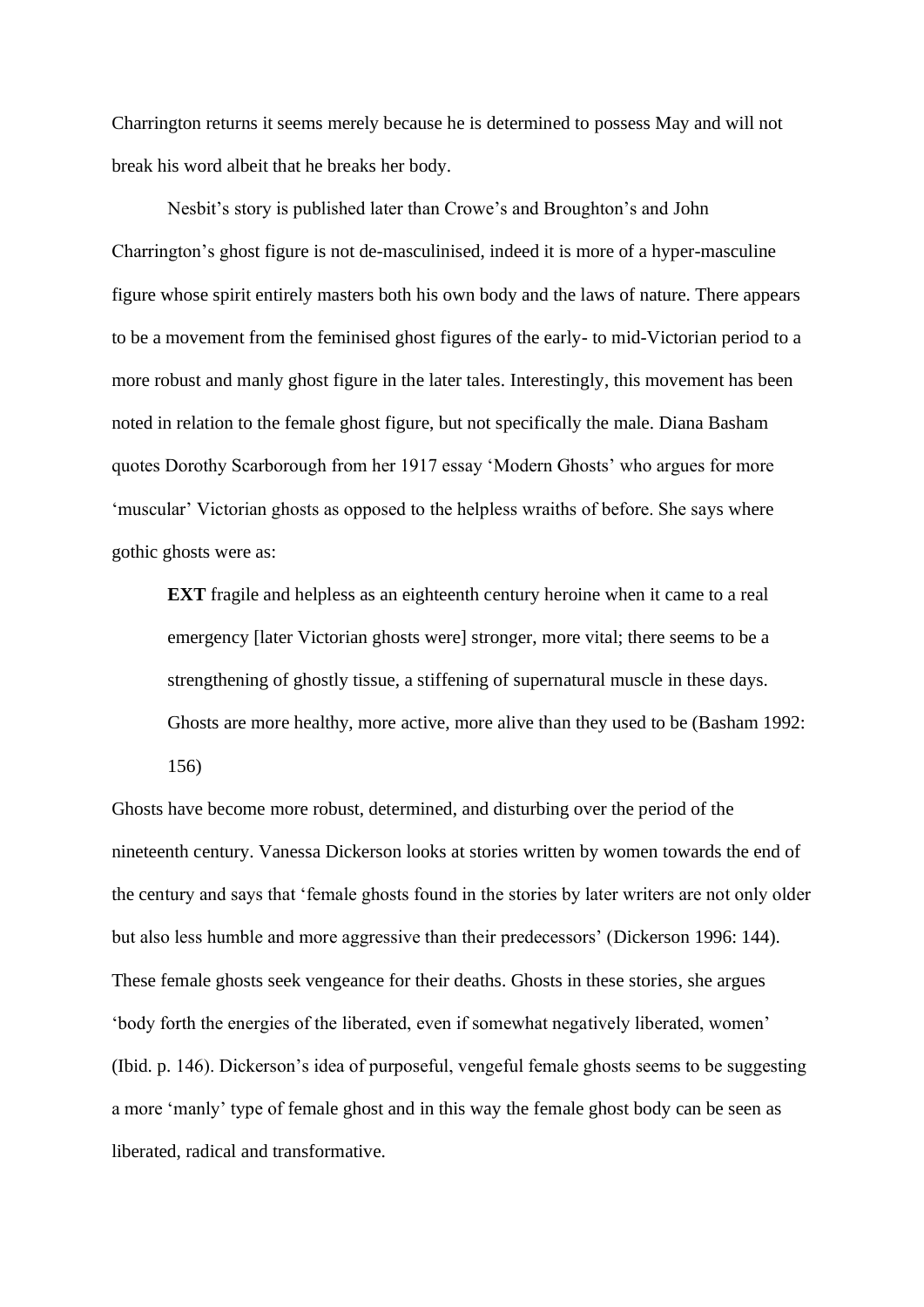However, in relation to masculinity this hardened, energetic ghost figure is not necessarily a good thing. In this case a more 'manly' ghost is a more disturbing ghost. In Nesbit's story there is strong criticism of John Charrington's robust ghost and his wilful disregard for May. The suggestion in 'John Charrington's Wedding Day' is that John *should not* have returned and he kills May by doing so. This is the ultimate 'shot gun' wedding and May has no volition or choice here at all. There are echoes of Broughton's earlier story 'The Man with the Nose' (1873) here. In this story a new bride is permanently abducted by a mysterious mesmeric figure of a man with a most peculiar, distinctive (and phallic) nose. However, the suggestion is that this is an actual person (although he is apprehended by the poor bride in a dream as well), who has a real material presence. As a ghost it is Charrington who is the most active and destructive in his intentions and the execution of his ghostly will.

#### **Conclusion**

Speaking about people's encounters with ghosts and supernatural phenomena Crowe states that, 'there exists in one form or another, hundreds and hundreds of recorded cases in all countries, and in all languages, exhibiting that degree of similarity which mark them as belonging to a class of facts' (Crowe [1848] 2000: 142). People have always seen ghosts and the sighting of male ghosts is perhaps nothing extraordinary. However, the effect these visions have on Victorian gender politics is unexpected and powerful. Evoking and representing emotion – grief, loss, yearning and sometimes fear – the return of a dead man brings with it an inevitability of reflection and doubt. The male ghost figure of whatever sort embodies fragmentation and anxiety, undermining notions of the idealised, healthy, wholesome masculinity that Victorian society was so anxious to promote. Male ghosts cause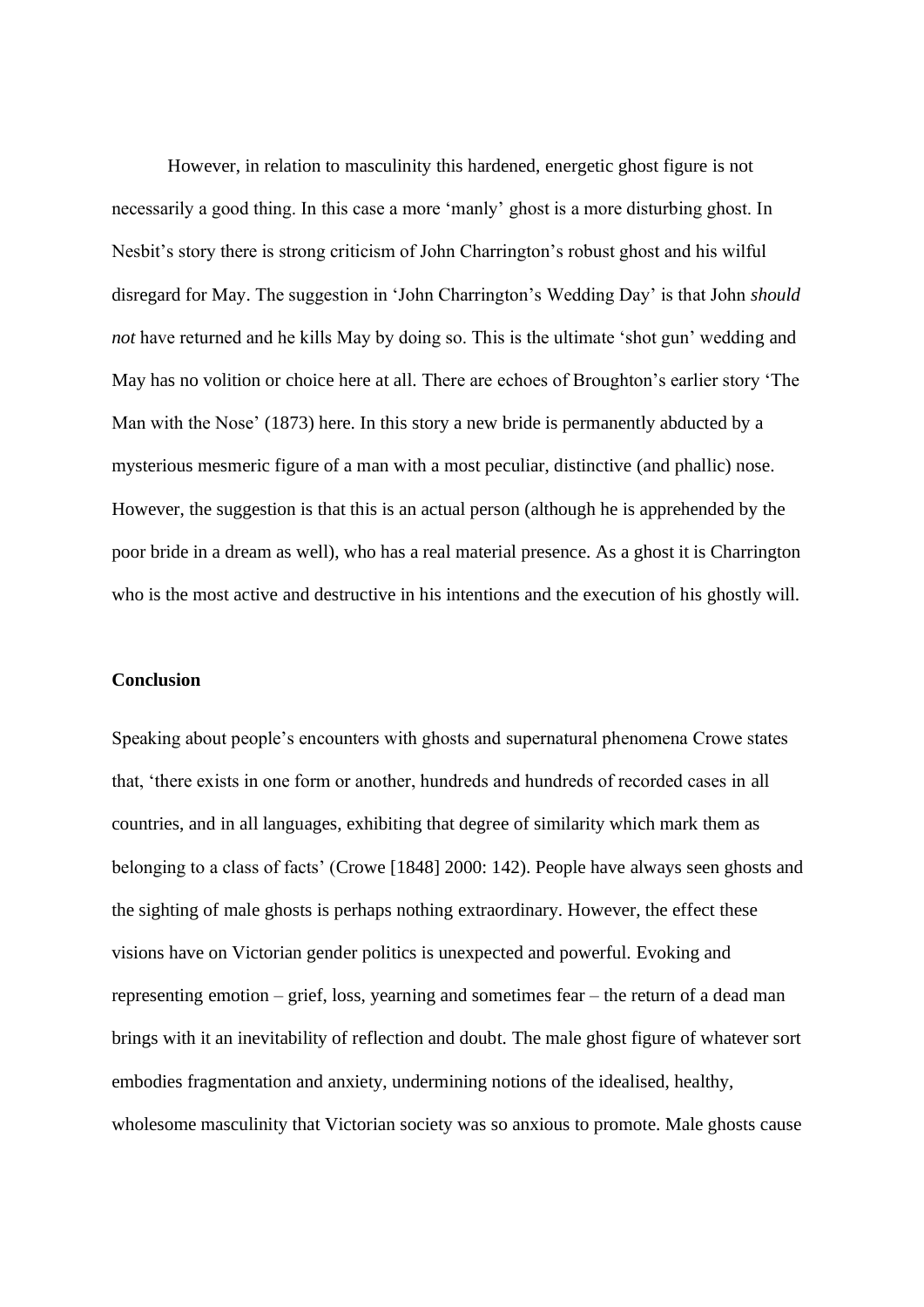*disruption* to gender norms: male ghost bodies are dis-engendered and dis-located in place and space.

This chapter has dealt with stories by just three Victorian women writers however there were many more authors of ghost stories – both male and female – and many hundreds of tales. For all though, the male ghost figure presents an anomaly. As it has no flesh or corporeal materiality, all that is left for the ghost is the visibility, the presence of the (insubstantial) body that needs to be witnessed in order for it to exist at all. Ghosts and men and men as ghosts appear to be something like oil and water: they cannot properly mix. Any male ghost body will, by its very presence (fictional or in 'reality') shake some of the bastions of Victorian philosophy and cultural expectations. Notions of the Kantian body/spirit split, questions of the body and materiality, of will, volition, agency and physical action are all shifted and destabilised by the most ephemeral of male ghosts and also by robust, active ghosts like John Charrington. Examining lesbian and male gay versions of the ghost story in twentieth and twenty first century tales, Paulina Palmer argues that the ghost, '[a]s well as evoking connotations of invisibility and fluctuations in visibility ... can operate as an image for liminality and border-crossing' (Palmer 2012: 66). And whilst, when alive, the upperclass, white man in Victorian society may have signified the centre, as ghost body he is now inevitably pushed into the margins, the liminal and border-spaces not intended for his occupation. The male phantom is dis-placed; all that his living body signified is re-placed, doubled and echoed, made transparent, ephemeral and temporary. Even a robust ghost like John Charrington is not a permanent fixture, albeit that his hold over May extends from beyond the grave. Death comes to us all, and the figure of the male phantom in Victorian tales acts as a memento mori, shaking the idea of patriarchal permanence and dismantling conventional conceptions of Victorian manliness.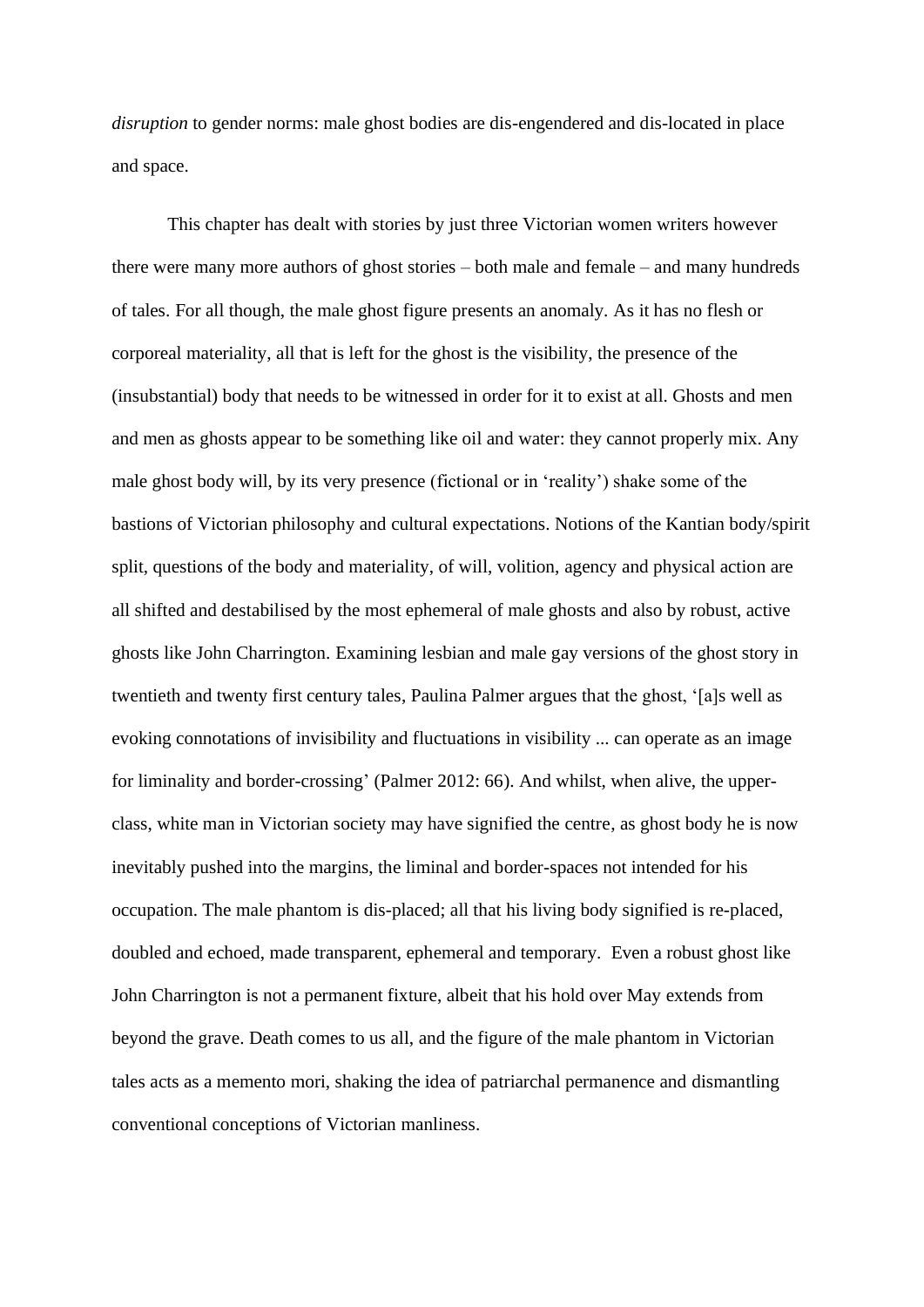<sup>1</sup> I began to touch on this subject very briefly in an article entitled: 'Science, Ghosts and Vision: Catherine Crowe's Bodies of Evidence and the Critique of Masculinity', *Victoriographies,* 4:1, 46–61.

<sup>2</sup> For discussion on women's education rights see Catherine Crowe, *The Story of Lilly Dawson* ([1848] 2015), and on women's intuition and insight see *The Night Side of Nature* ([1848] 2000).

<sup>3</sup> William Hughes, *Tom Brown's School Days,* quoted in David Newsome, *Godliness and Good Learning* (1961: 98). Newsome argues that Hughes painted Tom as 'the paragon of manliness' (Ibid. p. 98).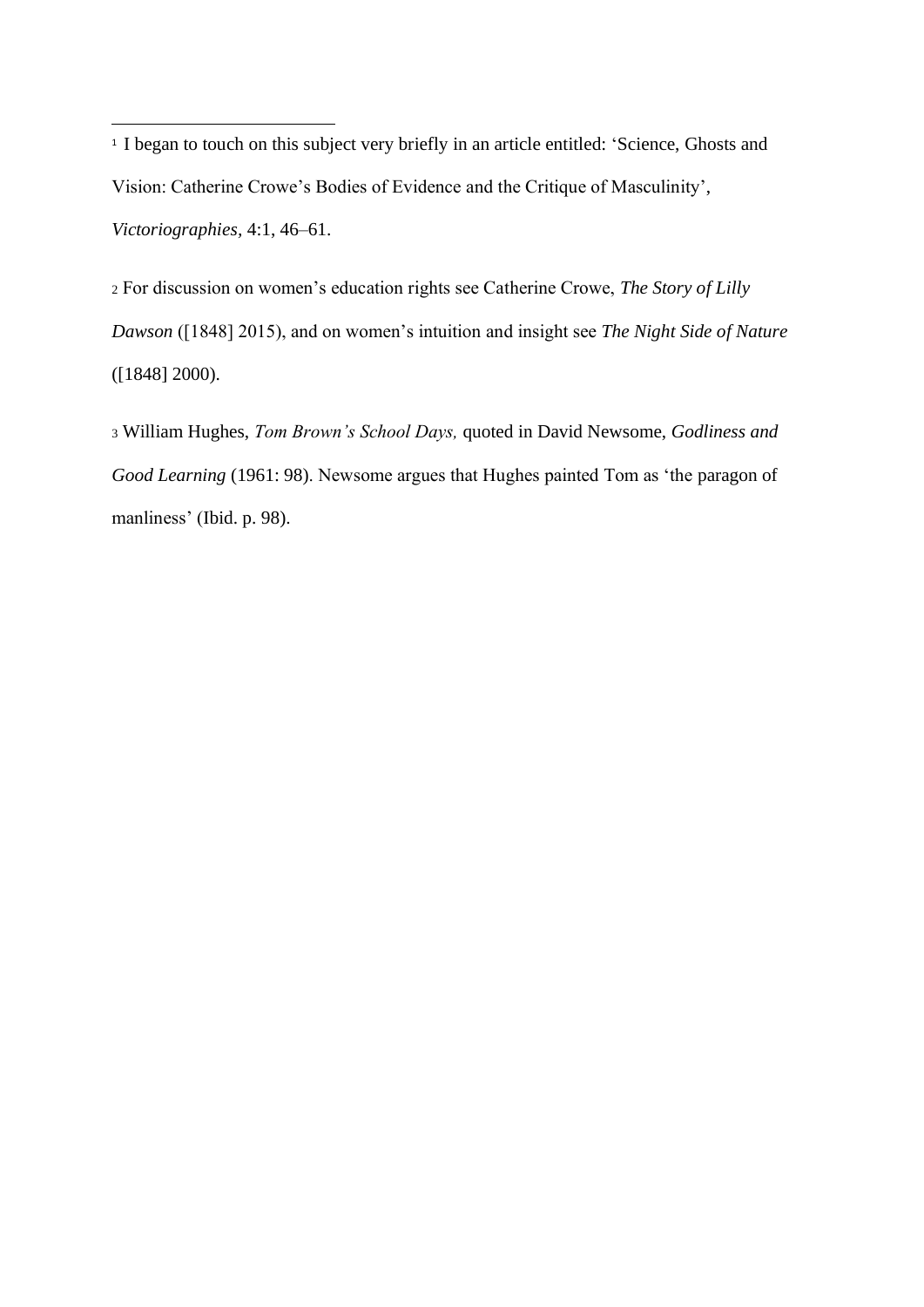## **References**

- Barratt, F. (2001), 'The Organizational Construction of Hegemonic Masculinity: The Case of the US Navy', in *The Masculinities Reader,* ed. Stephen Whitehead and Frank Barrett, Cambridge: Polity, pp. 77–99.
- Basham, D. (1992), *The Trial of Woman: Feminism and the Occult Sciences in Victorian Literature and Society*, Basingstoke: Palgrave Macmillan.
- Bennett, G. (1987), *Traditions of Belief: Women, Folklore and the Supernatural Today,*  Harmondsworth: Penguin Books.

Beynon, J. (2002), *Masculinities and Culture*, Philadelphia: Open University Press.

- Briggs, J. (1987), *A Woman of Passion: The Life of E. Nesbit 1858–1924,* New York: New Amsterdam Books.
- Broughton, R. (1995), *Rhoda Broughton's Best Ghost Stories and Other Tales of Mystery and Suspense,* Paul Watkins Publishing.
- Butler, J. (1990), *Gender Trouble: Feminism and the Subversion of Identity*, New York: Routledge.
- Carroll, B. (2000), 'A Higher Power to Feel: Spiritualism, Grief and Victorian Manhood', *Men and Masculinities,* 3:3, pp. 3–29.
- Clough, Pa. and J. Halley (eds.) (2007), *The Affective Turn: Theorizing the Social.* Durham: Duke University Press.
- Cox, M. and R. A. Gilbert, (1991), *Victorian Ghost Stories: An Oxford Anthology*, New York: Oxford University Press.
- Crowe, C. [1848] (2000), *The Night Side of Nature: or Ghosts and Ghost-Seers,* Ware: London: Wordsworth Editions.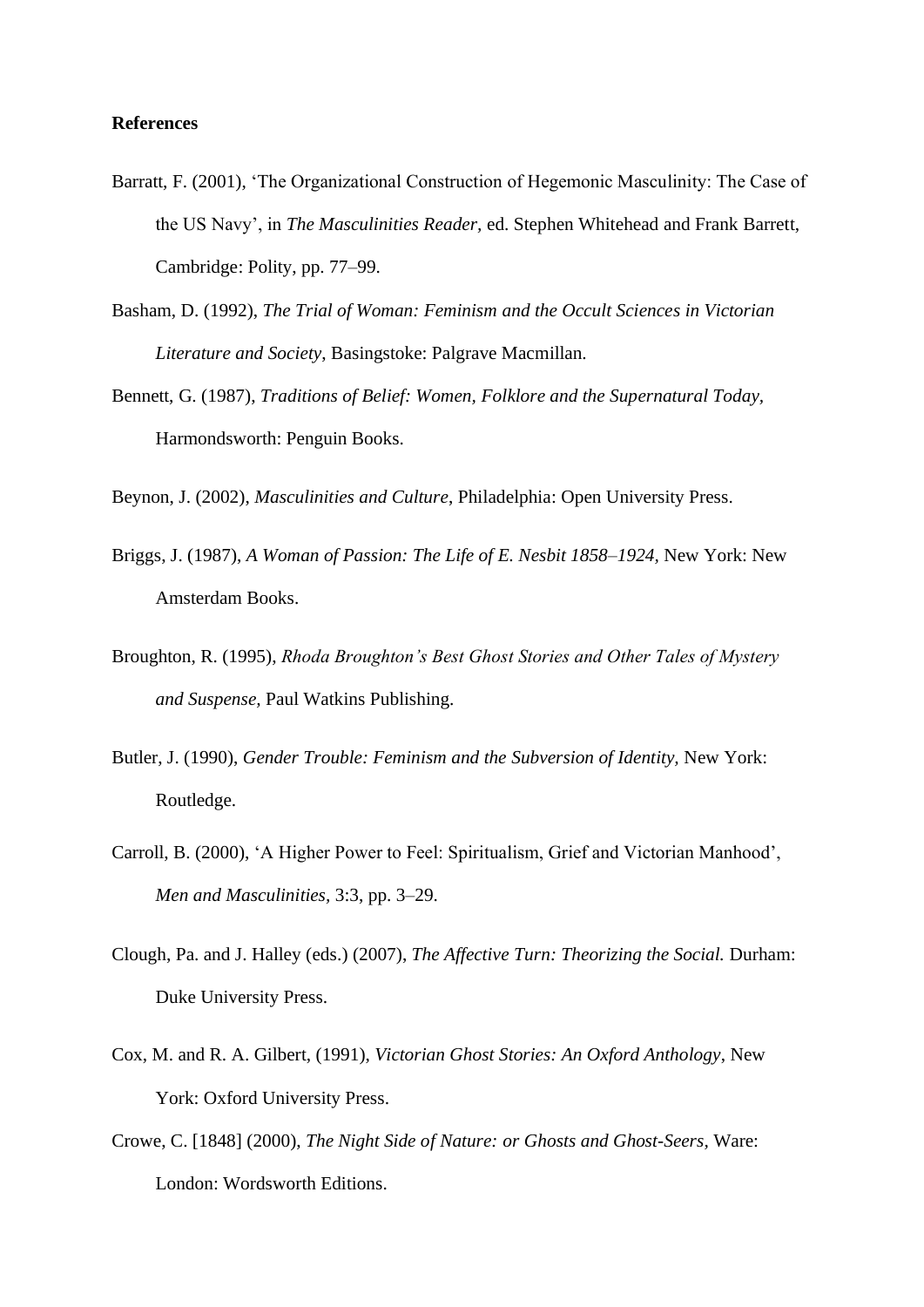- Crowe, C. [1848] (2015), *The Story of Lilly Dawson*, Ruth Heholt (ed.), Brighton: Victorian Secrets Press, 2015.
- Dickerson, V. (1996), *Victorian Ghosts in the Noontide: Women Writers and the Supernatural,* Columbia and London: University of Missouri Press.

Dyer, R. (1997), *White: Essays on Race and Culture,* London: Routledge.

- Freeman, N. (2012), 'The Victorian Ghost Story', in *The Victorian Gothic*, Andrew Smith and William Hughes (eds.), Edinburgh: University of Edinburgh Press, pp. 93–107.
- Freeman, N. (2014), 'Sensational Ghosts: Ghostly Sensations', in *Rediscovering Victorian Women Sensation Writers,* Anne-Marie Beller and Tara MacDonald (eds.), London; New York: Routledge, pp. 186–201.
- Gordon, A. F. (2008), *Ghostly Matters: Haunting and the Sociological Imagination,*  Minneapolis: University of Minnesota Press.
- Hall, D. E. (1994), *Muscular Christianity: Embodying the Victorian Age,* Cambridge: New York: Cambridge University Press.
- Heholt, Ruth (2014), 'Science, Ghosts and Vision: Catherine Crowe's Bodies of Evidence and the Critique of Masculinity', *Victoriographies,* 4:1, pp. 46–61.
- Heller, T. (2010), 'Rhoda Broughton', in *A Companion to Sensation Fiction*, Pamela K. Gilbert (ed), Malden, Mass.:Wiley-Blackwell, pp. 281–92.
- Heller, T. (2013), 'Introduction' in *Not Wisely But Too Well,* Rhoda Broughton, Brighton: Victorian Secrets Press, pp. 5–30.
- Hendershott, C. (1998), *The Animal Within: Masculinity and the Gothic*, Ann Arbor: The University of Michigan Press.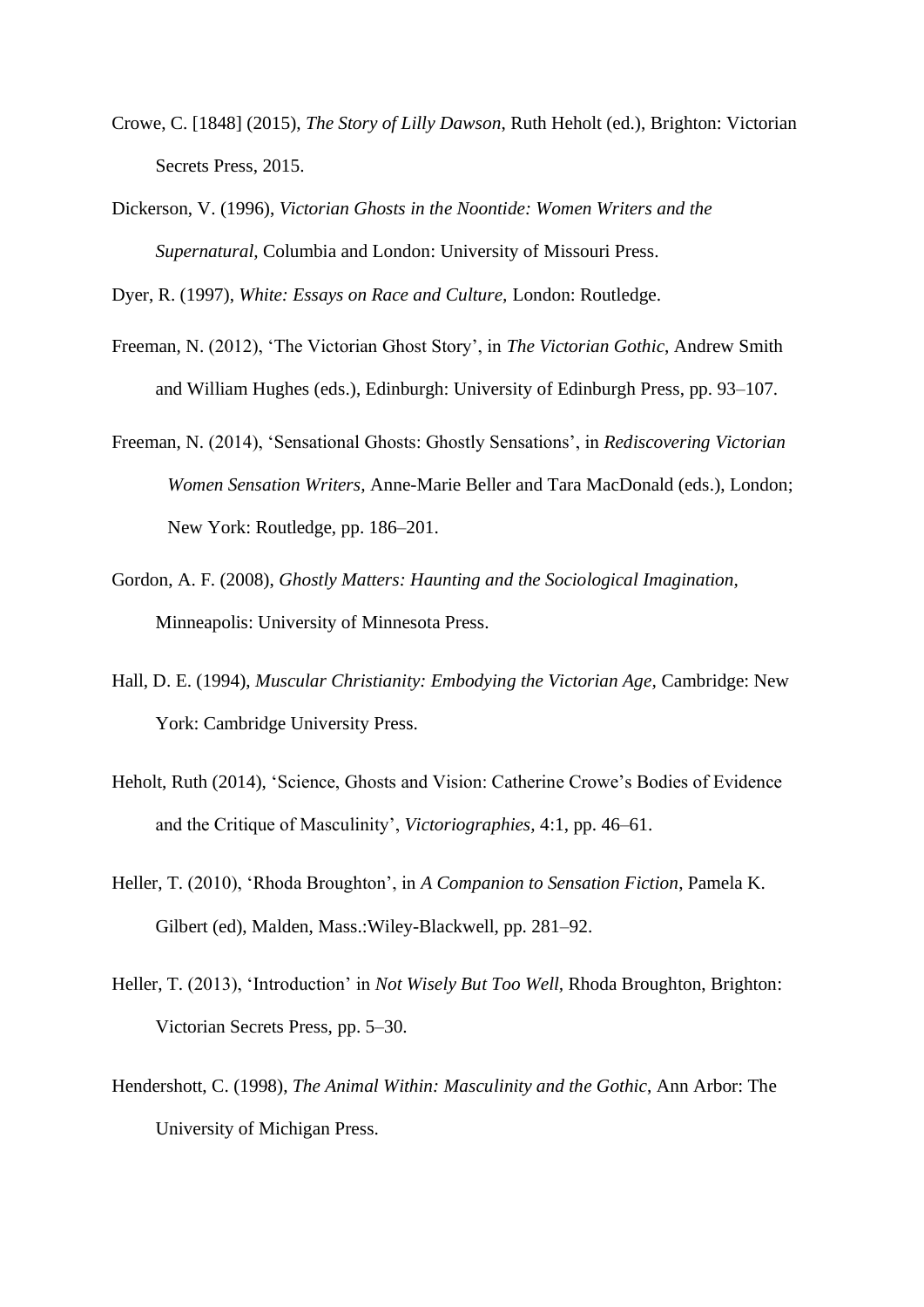- Kellermeyer, G. M. (2015), *Man-Size in Marble and Others: The Best Horror and Ghost Stories of E. Nesbit,* Oldstyle Tales Press.
- Liggins, E. (2009), 'Introduction', *Twilight Stories*, Rhoda Broughton, Brighton: Victorian Secrets Press, pp. i–vii.
- Landon, P. [1908] (1984), 'Thurnley Abbey' in *The Penguin Book of Horror Stories*, J. A. Cuddon, (ed.), Harmondsworth: Penguin Books, pp. 224–36.
- Magree, V. (2014), The Feminist Orientation in Edith Nesbit's Gothic Short Fiction, *Women's Writing,* Volume 21:4, pp. 425–43.
- Masters, Joellen (2015), 'Haunted Gender in Rhoda Broughton's Supernatural and Mystery Tales', *Journal of Narrative Theory*, 45:2, pp. 220–50.

Nesbit, E. [1893] (2015), *Man-Size in Marble and Others: The Best Horror and Ghost Stories of E. Nesbit,* M. Grant Kellermeyer (ed), Oldstyle Tales Press.

- Newell, Stephanie (2009), 'Postcolonial Masculinities and the Politics of Visibility', *Journal of Postcolonial Writing,* 45:3, pp. 243–50.
- Newsome, D. (1961), *Godliness and Good Learning: Four Studies on a Victorian Ideal,*  London: John Murray.

Palmer, P. (2012), *The Queer Uncanny*, Cardiff: University of Wales Press.

- Smith, A. (2010), *The Ghost Story 1840-1920: A Cultural History,* Manchester: Manchester University Press.
- Tosh, J. (2005), *Manliness and Masculinities in Nineteenth Century Britain: Essays on Gender, Family and Empire*, New York: Pearson Education Limited.